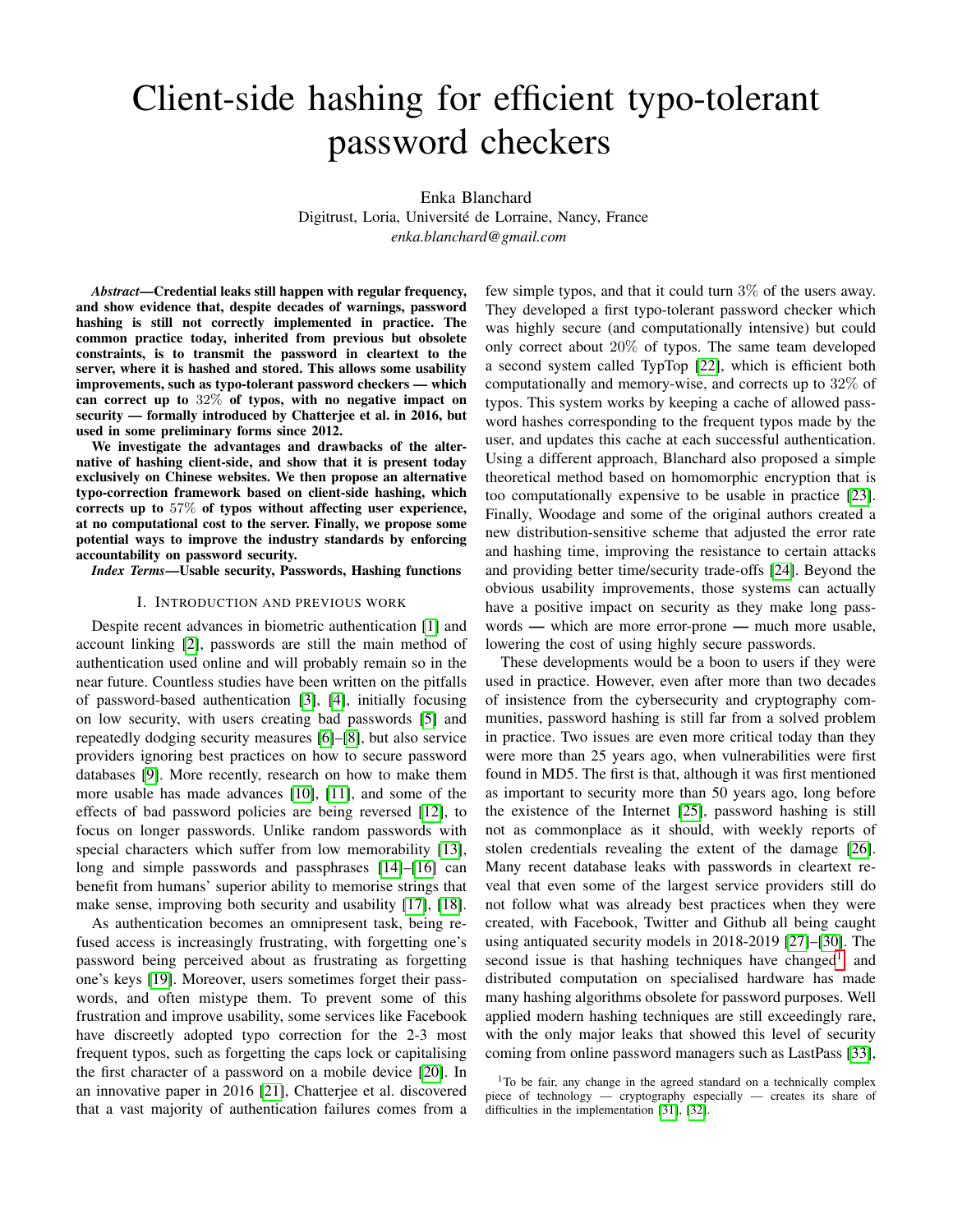[\[34\]](#page-12-16). In an extensive analysis [\[35\]](#page-12-17), Jaeger et al. looked at 31 credential leaks going from 2008 to 2016, totalling close to 1 billion email/password pairs worldwide. Of the leaks considered, more than half consisted of entirely unencrypted stored credential pairs (including gmail.com in 2014 and twitter.com in 2016, although they could not make sure the data was authentic), and only one, ashleymadison.com, used a strong level of encryption — bcrypt — while still making some mistakes<sup>[2](#page-1-0)</sup>.

There are many explanations for such problems, most of them with a social component. First, developers who implement the security procedures do not always have the relevant training [\[37\]](#page-12-18), [\[38\]](#page-12-19). This is linked to a culture of going faster, at the expense of good security practices [\[39\]](#page-12-20). This, in turn, comes from the fact that service providers generally suffer from negative outcomes only when security breaches become public, which doesn't always happen immediately after the fact [\[40\]](#page-12-21). Even in such cases, the incentives are not always strong enough to effect real change — Yahoo! suffered from three leaks of increasing magnitude between October 2016 and October 2017, which could have been prevented had security been reinforced after the first [\[26\]](#page-12-10). Although there are ways to address this issue, the most common one — blaming the developers — has not worked so far [\[37\]](#page-12-18). As such, we investigate the possibility of client-side password hashing to be an alternative to the standard practice of server-side hashing. Its main advantage is that client-side hashing, as opposed to server-side, is easily detectable and analysable. This creates a form of accountability, means that it becomes possible to impose a direct cost on companies with poor security practices. Thus, we can give a strong incentive to companies to reform their practices before they suffer from major public security breaches. But such a change should not come at a usability cost to users, hence the frameworks introduced in the second part of this article that seek to replicate the work of Chatterjee et al's [\[22\]](#page-12-6) on the client's side.

*Main results:* We give an overview of client-based hashing today, with an analysis of its advantages and drawbacks. We also discuss how to detect it, and give empirical data on its prevalence among the Alexa Top 50, showing that the only web services apparently using client-side hashing — with non-standard hashing methods — are based in the People's Republic of China.

To keep the usability advantages of server-side hashing, we then introduce a simple typo-tolerant framework that is usable, secure and efficient, based on a completely different design than the one in Chatterjee et al.'s work. This system improves usability by correcting up to 57.8% of total typos, or up to 91.2% of acceptable typos. It is efficient, requiring limited client-side and next to no server-side computation, as well as low communication bandwidth and limited storage. It is simple, being easily implementable and compatible with other systems, as well as being retro-compatible with other frameworks. Finally, it is secure, limiting the risks of both credential spoofing and credential theft.

*Structure of the paper:* After an analysis of client-side hashing and how to detect it, along with empirical data on its current use, the paper features a short recomputation of the typos shown in Chatterjee et al.'s initial study [\[21\]](#page-12-5), to allow an easier comparison between the two frameworks. We then describe the intuition behind the framework we propose, followed by the algorithms themselves and the security analyses. We discuss how those results could be used to improve the security ecosystem, and conclude with a quick summary of the central points of our hashing framework.

## II. CLIENT-SIDE HASHING: ADVANTAGES, DRAWBACKS, AND HOW TO DETECT IT

## *A. Cost-benefit analysis*

The general password architecture that was developed in the 1970s has not evolved much in the decades since. The best practice still consists in hashing the password with a salt, storing this hash on the server, and comparing the hashes to make a decision when the user tries to login again. The question is then whether to compute the hash locally or to transmit it before having it hashed on the server. Hashing it on the client has five main advantages:

- No credential reuse attack, as the password never leaves the client machine. If an appropriate hashing algorithm and salt are used, an adversary with access to the database cannot reuse the credentials to mount an attack on a different service provider.
- Lower server costs, especially for hashing frameworks that use expensive key derivation functions, as the computationally expensive part happens on the client's side.
- Stronger hashing, as there is no need to compromise between server load and security, as determined by the slowdown factor of the hashing function. More computing power can then be dedicated to hashing, at the client's expense (as they have a low probability of noticing a few extra ms).
- Extra protection against phishing, as the use of the website address as salt can be detected (or corrupt password hashes generated instead). This can help against homograph attacks — where a unicode character that is visually similar is used to get realistic-looking impostor domain names [\[41\]](#page-12-23) — as one among a set of other mitigation methods [\[42\]](#page-12-24), [\[43\]](#page-12-25).
- Accountability, which is probably the central advantage. If implemented at scale, this method can create a social cost for companies that do not implement client-side hashing, as they become known for having lax security practices. In consequence, companies have a direct interest in improving the security. This is opposed to what happens currently where many companies ask developers to spend time on security issues only in a reactive manner, after the leak has already happened. Client-side hashing

<span id="page-1-0"></span><sup>&</sup>lt;sup>2</sup>The main mistake made was storing MD5 hashes of case-insensitive versions of the passwords, from which it was possible to compute a preimage, leaving the option of computing the full password by hashing the 1000 or so remaining possibilities through bcrypt [\[36\]](#page-12-22).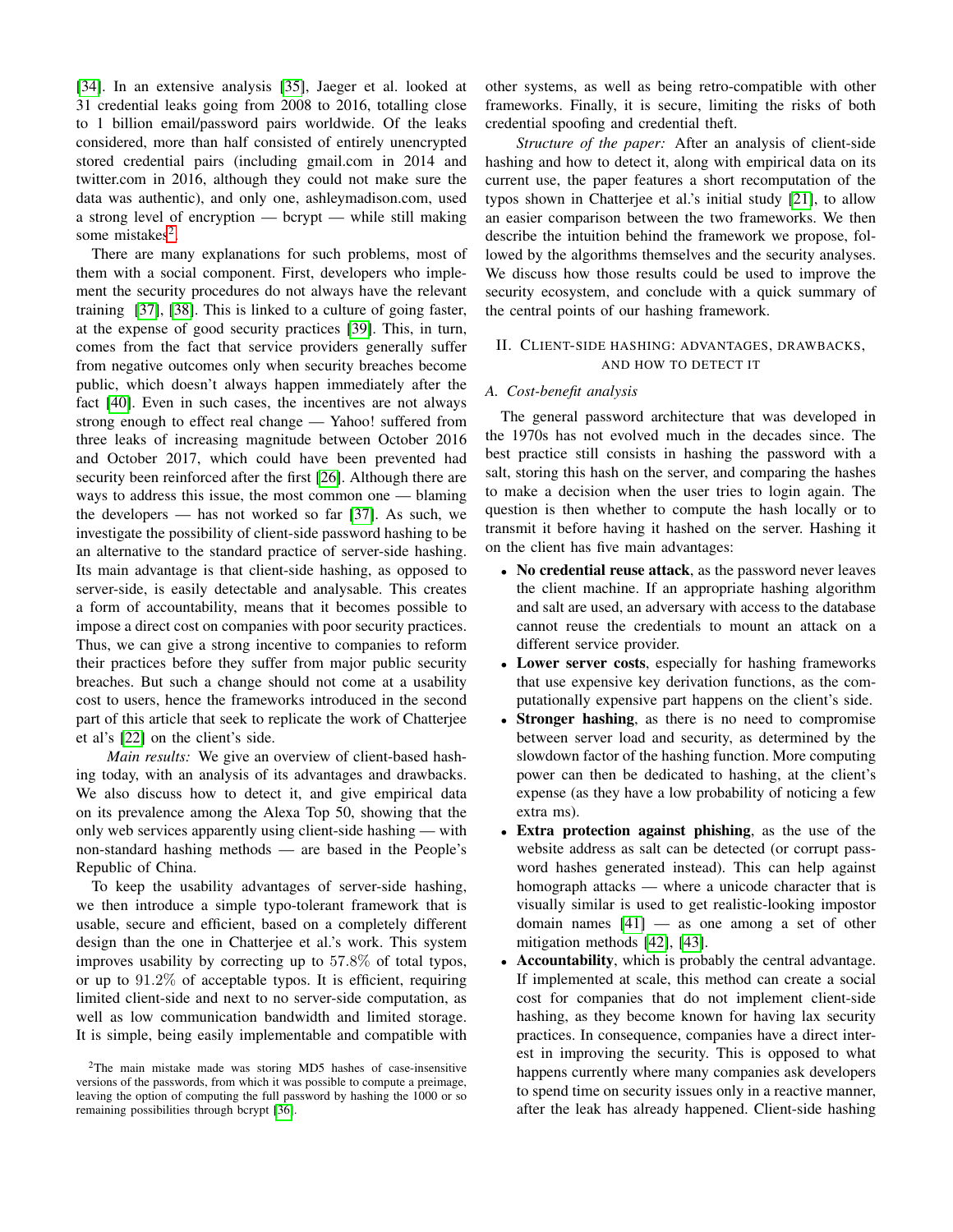allows the system to have detectable issues that can be found and corrected before they cause catastrophic failures.

Despite the advantages, client-based hashing was not always a possibility, due to a central drawback: incompatibility with legacy protocols. Some older protocols, especially homebrews, require a cleartext password to function [\[44\]](#page-12-26). Although those protocols have mostly disappeared and this is not quite relevant anymore, there is still a generally unspoken assumption that all hashing should be done server-side. The server hashing cost was even a major point of contention in a recent password hashing algorithm competition [\[45\]](#page-12-27), without the authors mentioning the possibility and impact of client-side hashing. Besides the incompatibility with legacy protocols, there are three other main drawbacks to client-side hashing, depending on how it is implemented:

- Authentication attacks after leaks could be a risk if an attacker manages to obtain a copy of the database. They could then copy the hash and send a valid authentication message to the website. Two factors mitigate this. The first is that it is quite trivial to prevent it by having double hashing, whereby the service provider also runs a minimal amount of hashing server-side thus preventing this attack. In such a case, the server-side hashing does not require strong security parameters, and a simple SHA-256 is enough<sup>[3](#page-2-0)</sup>, as it is not the security bottleneck — as long as the client-side hashing is solid enough to prevent brute-force. The second factor is simply that an adversary able to steal the password database is also most probably able to steal and affect most other systems. As such, the impact would mostly concern buyers of said stolen database rather than the original attacker.
- Computing power limits, as servers generally have more computing power than at least some of the client devices. As long as most clients authenticate through computers or modern mobile devices, this should not be problematic, as the computing power and, even more importantly, the memory available tend to be more than what many servers could generally afford for a single user, even in an unoptimised Javascript implementation. That said, with the advent of the Internet of Things, some devices with very low power could be involved and require password authentication, which could complicate the matter.
- Script blocking could affect some users' ability to login. This is especially true among users who are sensitive to security issues and block all scripts by default. The jump in memory and CPU use could also trigger warnings as they would occur in a way similar to cryptojacking<sup>[4](#page-2-1)</sup> [\[46\]](#page-12-28).

## *B. Detecting client-side hashing*

One of the main interests of client-side hashing is that it is observable by the user. Detecting it, however, often requires work. Some service providers still rely on security through obscurity, and make their scripts obfuscated to make attacks harder. Except in rare cases, passwords are by now generally encrypted (with a symmetric encryption algorithm) before leaving the client's machine. As such, checking whether the password is still visible in outgoing packets would only catch the very worst cases, where the password is neither hashed nor encrypted. Thankfully, there are at least two different methods to check whether *sufficiently secure* hashing is being performed.

*a) Syntactic and semantic analyses:* The first method is the most precise of the two, and relies on — potentially automated — code analysis. One of the simplest way is to check the libraries called by the current webpage and infer from them (for example, the presence of no hashing library besides the inclusion of an MD5 function would be a red flag). An improvement would be to automatically detect the password field and follow the path of the relevant memory object (or to check whether any object sent in an outgoing packet is identical to the password before the packet is encrypted). As it depends on the skill of the person analysing the code, this is the most versatile method and can even work with custom-made hashing methods, but cannot be entirely automated. It also struggles against hashing that relies on compiled code.

*b) Computing load analysis:* An alternative and more efficient method could be used in the near future to detect whether the website implements client-side hashing, and whether it is secure enough. One issue is that it is not immediately relevant, as the proportion of websites that would currently be considered secure would be infinitesimal. The idea is quite simple: any correct implementation of a secure password hashing algorithm requires a surge in memory and processor usage. Detecting it would be doable, although a surge could be linked to a different process. As such, it can mostly be used to quickly detect websites where the hashing is visibly insufficient. One could combine both methods to indicate a failure to correctly hash in most dangerous cases — but proving that the hashing is correctly done is a harder problem.

# *C. Manually checking the Alexa top 50*

We decided to use manual semantic analysis to check which of the top 50 global websites — according to Amazon Alexa [\[47\]](#page-12-29) — implemented client-side hashing. Table [I](#page-3-0) shows the results of this small experiment.

*a) Analysis of the websites with client-side hashing:* Out of the top 50 websites, we only found 8 with clientside hashing. This is slightly misleading, however, as some of the concerned websites, including 360.cn and qq.com, use the same authentication system, made by baidu.com. Other websites — like csdn.net and taobao.com — do not redirect to baidu.com but reuse very similar authentication templates.

<span id="page-2-0"></span><sup>&</sup>lt;sup>3</sup>MD5 would not work as it would be easy for an adversary with the leaked database to create an attack: instead of finding the original password, they would only need to find an MD5 collision for it.

<span id="page-2-1"></span><sup>4</sup>Cryptojacking corresponds to the hidden execution of code inside a browser to mine cryptocurrencies while the user is visiting a website.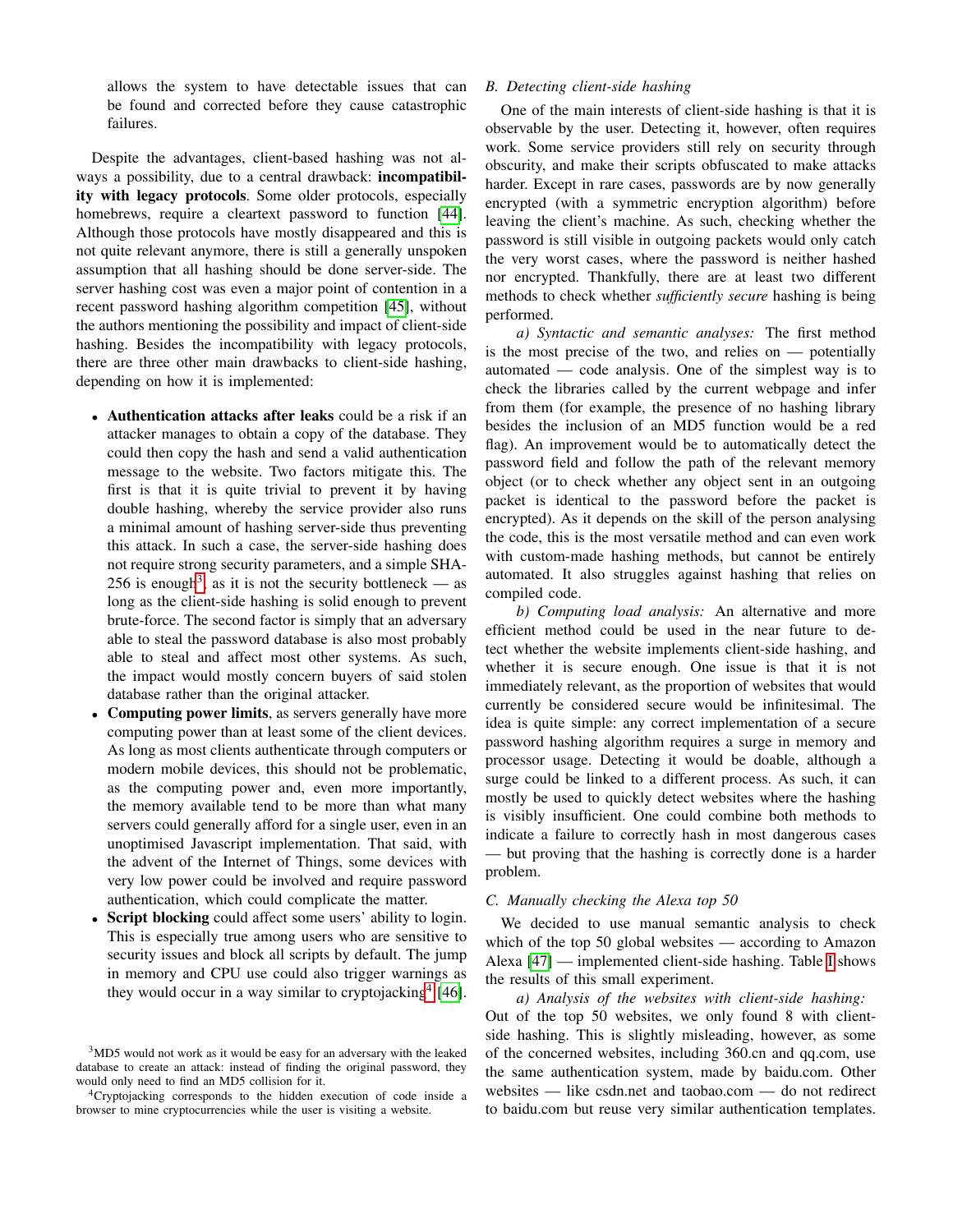| Website         | Client-side | Website             | Client-side    |
|-----------------|-------------|---------------------|----------------|
| google.com      | NO          | youtube.com         | N <sub>O</sub> |
| facebook.com    | NO.         | baidu.com           | YES            |
| wikipedia.org   | NO.         | qq.com              | <b>YES</b>     |
| yahoo.com       | NO.         | amazon.com          | NO             |
| taobao.com      | <b>YES</b>  | twitter.com         | NO.            |
| tmall.com       | NO.         | reddit.com          | NO.            |
| instagram.com   | NO.         | live.com            | NO.            |
| vk.com          | NO.         | sohu.com            | NO.            |
| jd.com          | NO.         | yandex.ru           | NO.            |
| sina.com.cn     | <b>YES</b>  | weibo.com           | <b>YES</b>     |
| blogspot.com    | NO.         | netflix.com         | N <sub>O</sub> |
| linkedin.com    | NO.         | bilibili.com        | N <sub>O</sub> |
| twitch.tv       | NO.         | pornhub.com         | NO.            |
| login.tmall.com | NO.         | 360.cn              | <b>YES</b>     |
| csdn.net        | <b>YES</b>  | yahoo.co.jp         | NO.            |
| mail.ru         | NO.         | bing.com            | NO.            |
| microsoft.com   | NO.         | whatsapp.com        | NO.            |
| naver.com       | NO.         | aliexpress.com      | NO.            |
| livejasmin.com  | NO.         | microsoftonline.com | NO.            |
| alipay.com      | <b>YES</b>  | ebay.com            | NO.            |
| xvideos.com     | NO.         | tribunnews.com      | NO.            |
| amazon.co.jp    | NO.         | google.co.in        | N <sub>O</sub> |
| github.com      | NO.         | okezone.com         | NO.            |
| imdb.com        | NO.         | google.com.hk       | N <sub>O</sub> |
| pages.tmall.com | NO          | stackoverflow.com   | N <sub>O</sub> |

TABLE I

<span id="page-3-0"></span>RESULT OF A MANUAL ANALYSIS ON WHICH WEBSITES IMPLEMENT CLIENT-SIDE HASHING. A YES WAS GIVEN TO EACH WEBSITE WHERE THE PASSWORD WAS NOT SIMPLY SYMMETRICALLY ENCRYPTED USING TLS. ALL WEBSITES COME FROM THE ALEXA TOP 50 GLOBAL WEBSITES ON 07-07-2019, WITH THE LEFT COLUMN CORRESPONDING TO RANKS 1-25, AND THE RIGHT ONE TO RANKS 26-50. THE ANALYSIS WAS PERFORMED OVER THE FIRST HALF OF JULY 2019.

Crucially, the 8 websites with client-side hashing correspond exactly to the 8 websites from the top 50 that are based in the People's Republic of China. There are different potential explanations, which we will now investigate, by asking two main questions. First, why does every Chinese website implement client-side hashing, and second, why are they the only ones to do so? Alas, we do not have access to the decisionmaking process that led to this state of affairs. However, we can make informed guesses by looking at regulations and incentive structures.

*b) Chinese client-side hashing:* The PRC imposes strong constraints on the type of cryptography that can be used on its territory and by its companies [\[48\]](#page-12-30), so it is normal to see a difference in the frameworks used. One trivial consequence is that the hashes on the relevant websites cannot be easily identifiable as the output of a common hashing algorithm due to the character set and length parameters. A second visible difference is that websites generally discourage users from using passwords, privileging alternative methods such as unlocking through one's phone, as Google recently deployed on its own service. This means that they also generally implement some forms of 2-factor authentication based on cellphone usage. There are two advantages to this design, in a context where some ISO protocols could potentially be compromised [\[49\]](#page-12-31), [\[50\]](#page-12-32). The first is that it makes it easier to prevent foreign actors from being able to decrypt password data exchanged with — potentially compromised — ISO protocols while it is in transit. The second is that, as 2-factor authentication is used, tracking users — through

triangulation, among other methods — becomes possible with the cooperation of telephone companies<sup>[5](#page-3-1)</sup>. Strong state security incentives and a tight cooperation between the state and large technology companies [\[53\]](#page-12-33) make it feasible to implement this kind of technological decision on a national scale. The improved security linked to client-based hashing could then be a side-effect of state-wide protection mechanisms against foreign actors.

*c) Server-side hashing in other countries:* There are many potential arguments as to why server-side hashing is so frequent, but the main explanation is probably the simplest: inertia and simplicity. In a world where large companies with hundreds of millions of users still store their passwords in cleartext, the question is not so much "why is the hashing not done on the client?" but rather "why is the hashing not done at all, or with obsolete tools?", as shown in [\[35\]](#page-12-17). This is compounded by the fact that, unlike the general issue of hashing on which there was a quasi-unanimity and a common push from the security community for more than two decades, the issue of server-side versus client-side hashing is less known, and even academic endeavours didn't question some of the common assumptions until recently [\[44\]](#page-12-26), [\[45\]](#page-12-27). Two other issues amplify this inertia and are worth looking into.

The first is that there has been a long tradition of pitting security and functionality against each other. Until recently,

<span id="page-3-1"></span><sup>5</sup>This would be a natural extension of the 2002 law that forced cybercafe owners to keep a list linking login information and state ID for all their clients [\[51\]](#page-12-34) — in a country where cybercafe was the main internet access point for more than a quarter of users in 2006 [\[52\]](#page-12-35).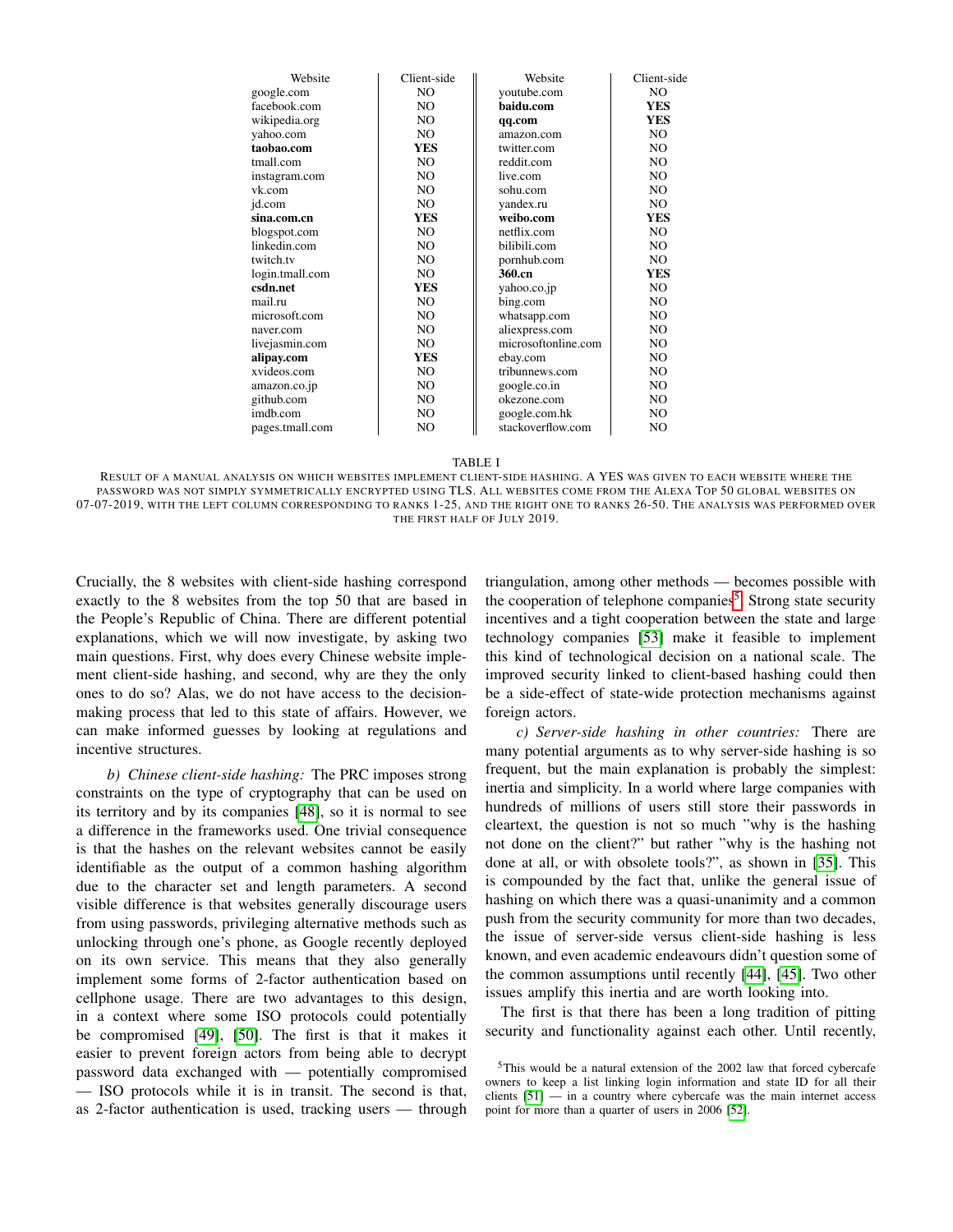common practice said that any improvement on the first came at the expense of the other. This view has recently been challenged, thankfully, as certain designs can in practice improve both [\[54\]](#page-12-36) — similarly to how the increased complexity of password constraints in the 2000s actually worsened both security and functionality [\[55\]](#page-12-37).

The second issue, related to the first, is the incentive structure that surrounds password security. Most online companies operate in an ecosystem where security is not a cost that is paid continuously but instead where they pay nothing until a major leak is made public. As such, there is little in the way of incentives to push those companies to keep up to date against threats they are misinformed about. This translates to developer culture, where security can become an afterthought when the goal is to implement the different functionalities as fast as possible. Even developers aware of the security risks might end up with managerial directives that go against their warnings, as the potential damage can be underestimated until the damage is done [\[56\]](#page-12-38). This *reactive* way of handling security is alas poorly adapted to passwords as they have a domino effect on other services [\[57\]](#page-12-39).

Solving this bad incentive structure — at least on this front — is one of the main advantages of making client-side hashing the norm.

#### III. A CLIENT-SIDE TYPO-TOLERANT FRAMEWORK

#### *A. A typology of errors*

Before introducing our framework, we want to provide an analysis of the most frequent user errors, as studied in [\[21\]](#page-12-5), [\[22\]](#page-12-6). As motivation for the first error-tolerant password checker, Chatterjee et al. ran an experiment using Mechanical Turk to look at the types of errors committed by users typing other people's password. They published a summary analysis with their algorithm in [\[21\]](#page-12-5) and made the data publicly accessible.

In the original study, the authors chose to only look at strings whose *Damerau-Levenshtein distance* [\[58\]](#page-12-40) was less than 2, as well as errors where the caps lock was inverted for the whole string. We decided to run a more detailed analysis of the first data-set, shown in Table [II.](#page-4-0) Some of the errors considered in [\[21\]](#page-12-5) would probably not happen in the real world, mostly inserting spaces and transcription errors — such as confusing "1" and "l". This creates differences between analyses, but both agree that handling caps lock as well as single substitution, transposition, insertion and shifting errors would handle 65% to 73.9% of errors. Two main questions arise when looking at such data: which errors are legitimate typos, and which legitimate typos should be corrected. Considering the length of passwords in the database, we chose to look at Levenshtein distances up to 4, discounting transcription errors. From this, the set of *acceptable typos* will correspond to typos at distance at most 2, except ones involving deletions or substitutions by a distant character. We chose to exclude both, as deletions would greatly increase the risk of targeted attacks as shown in the next section, and to only allow proximity substitutions. Such a substitution

| Typo category           | Wrong password $%$ |  |  |  |  |
|-------------------------|--------------------|--|--|--|--|
| Single substitution     | 31.3               |  |  |  |  |
| <b>QWERTY</b> neighbour | 14.7               |  |  |  |  |
| Numpad neighbour        | 0.6                |  |  |  |  |
| Single shift            | 9.0                |  |  |  |  |
| Single deletion         | 20.5               |  |  |  |  |
| Caps lock               | 15.5               |  |  |  |  |
| Single insertion        | 13.9               |  |  |  |  |
| Space                   | 2.1                |  |  |  |  |
| Duplicated letter       | 4.0                |  |  |  |  |
| Single transposition    | 4.2                |  |  |  |  |
| Other                   | 15.7               |  |  |  |  |
| <b>TABLE</b>            |                    |  |  |  |  |

<span id="page-4-0"></span>

happens when the key pressed is one of the six keys closest to the original one (two above, two below, and one on each side).

Chatterjee et al.'s model generally does not seek to correct transcription errors, so our set of errors is almost a superset of theirs. Thus, although we use slightly different metrics and proportions, comparing proportions directly between their model and ours can only reduce the difference in corrected proportions (i.e., we correct 57% in our model, and they correct 32% in their model, which would be less than 32% in our model). The model we present then corrects the following: substitutions of adjacent characters (15.3%), single capitalisation (9.0%), full capitalisation (15.5%), single transposition (4.2%), insertion of spaces or duplicate characters (2.1% and 4.0%). We finally also choose to correct the remaining arbitrary insertions (7.7%) as it does not have a large impact on security, for a total of 57.8%. This is when compared to the total number of typos that does not exclude deletions and arbitrary substitutions. The *unacceptable typos* represent 36.6% of all typos, leaving only 5.6% of typos left that are neither corrected nor immediately dangerous to correct.

## *B. Definitions and general intuition*

This framework is a set of three algorithms: one to create a password (*key-setting*), one for the user to compute and send their password to the server when asked their credentials (*keysending*), and the last one for the server to check whether the credentials received should be accepted (*key-checking*). The framework works with a variety of typo tolerance policies, such as only accepting capitalisation errors, or only certain forms of keyboard proximity errors (accepting an "r" instead of "e", but not a "d").

There are of course many different potential frameworks. For example, the simplest efficient typo-checking framework would consist in storing the value for both the hash of the normal password and the hash of the string corresponding to the same password in caps lock. More than 15% of typos could be handled this way, at the cost of storing and comparing a single additional hash. The simplest complete system is to store — or send — hashes corresponding to all possible typos. The problem is that, depending on the typos corrected, this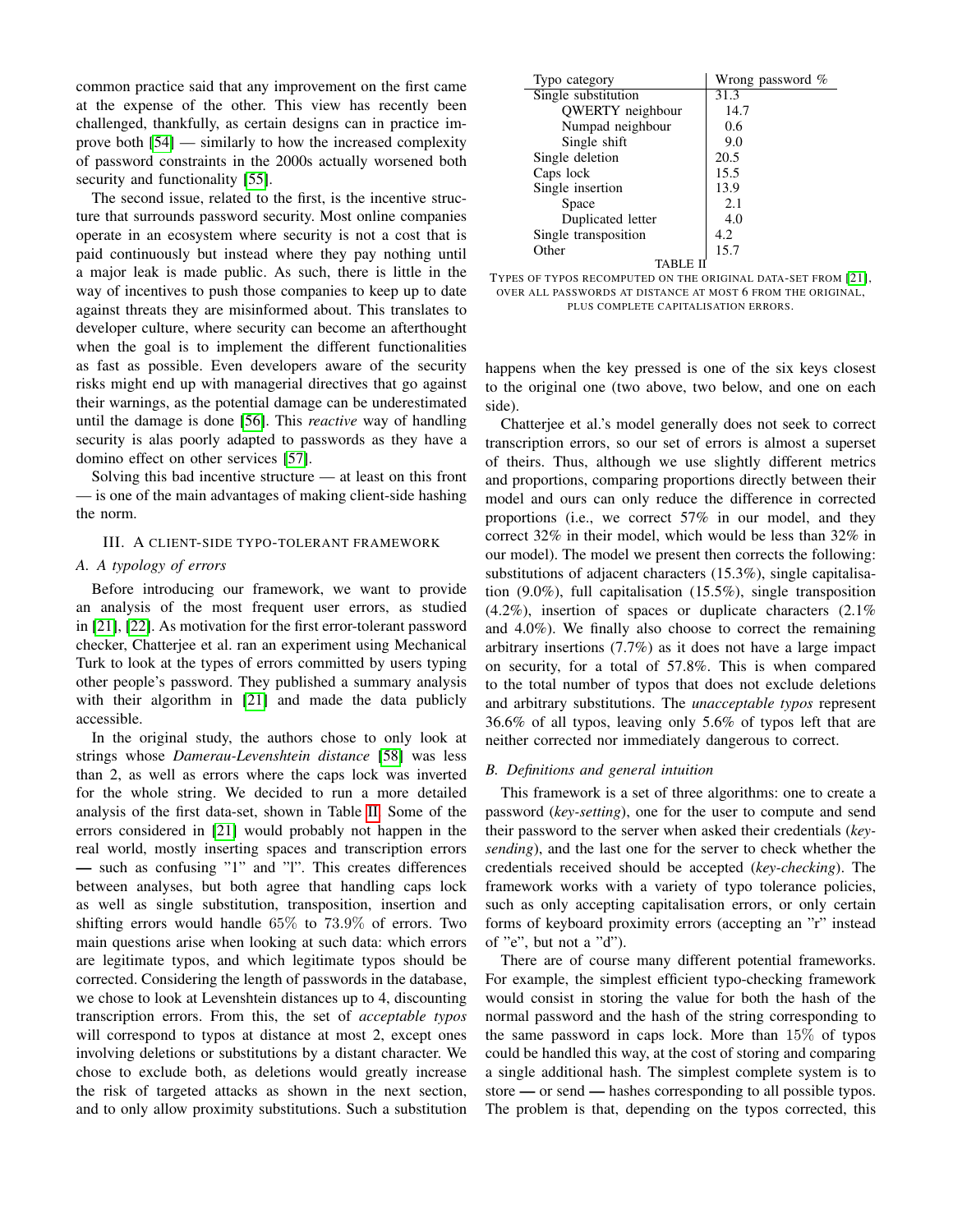system requires the storage or communication of hundreds of hashes, making the system less efficient and more vulnerable to random collisions.

The framework shown is in fact the third iteration of a process where each step corresponds to a framework that handles more typos than the previous one. The first and simplest step only addresses the most frequent typo: single adjacent substitution errors, where one character in the password is replaced by another neighbouring character. For example, an "e" could be replaced by an "r", a proximity error that should be accepted, whereas replacing "e" by "m" should lead the algorithm to reject. We also rely on the agreement over a canonical *keyboard map*, assigning every key-press to an integer. For example, one could use the JavaScript key codes, whose main list goes from 8 till 255, but less than 100 of those numbers correspond to usual keys. Instead of the layout, the keyboard map depends on a map from key-presses (such as "a" or "SHIFT+a"). The initial framework of the series broadly works as follows:

- 1) The password of length  $n$  is split into  $n$  partial passwords, each missing one character.
- 2) The partial passwords are concatenated with a salt<sup>[6](#page-5-0)</sup> before being hashed.
- 3) Pseudorandom permutations within the set of character codes are computed (generally  $[0, 255]$ ), based on the hashes, using Brassard's algorithm [\[59\]](#page-13-0).
- 4) Each excluded character and all the adjoining ones on the keyboard are encoded using the corresponding permutation.
- 5) The user sends the login message, a list of  $n$  (hash, number list) pairs.
- 6) If one hash is correct, and the stored number is in the corresponding list, the server authenticates the user.

The framework shown here extends this idea and adds insertion and transposition tolerance, by removing two adjacent characters and computing the hashes, and sending the images of the missing characters through different permutations. The three algorithms of the framework are shown in the following pages: key-setting in Algorithm [1,](#page-5-1) key-checking in Algorithm [2](#page-5-2) and key-sending in Algorithm [3.](#page-6-0) Then comes some reflections on the design choices, and security properties in the following section.

### *C. Design choices and optimisations*

The question of which proximity errors should be allowed is quite simple, but when it comes to inserted letters it becomes non-trivial. For example, duplicated letters or added spaces seem like good candidates, whereas letters far from the nearby keys might not be legitimate typos. Additionally, some insertions go with other typos, especially with shift errors. This happens when, instead of hitting the shift key followed by the targeted letter, the user hits a key next to the shift key, committing a double typo.

```
Data: Username NAME, Password P of length n
Keyboard map M: Keys \rightarrow [0, 255]
Result: Main hash and lists of (hash / integer) and (hash / integer list) pairs
begin
     S[0] \leftarrowSHA3-256(NAME)
     for i from 1 to 5 do
      \vert S[i] ← SHA3-256(S[i – 1])
     H_0 ← Argon2(Concatenate(S[0], P))
     if n < 10 then
          return H_0 /* Preventing general typo correction on
               very short passwords.
     else
          while Length (P) > 16 do
                P.append(S[0][0]) /* Making the passwords have
                    uniform minimum length of 16. */
          for i from 1 to n do
                PA_i \longleftarrow P \setminus P[i]HA_i \leftarrowArgon2(Concatenate(S[1], PA<sub>i</sub>))
                Random_bits ← SHA3-256(Concatenate(S[2], PA_i)
                \pi_i \longleftarrow Brassard(Random bits)
                K_i \longleftarrow \pi_i(M(P[i]))for i from 1 to n - 1 do
                PB_i \leftarrow P \setminus \{P[i] \bigcup P[i+1]\}HB_i \longleftarrow \text{Argon2}(\text{Concatenate}(S[1], PB_i))for j from 1 to 4 do<br>| Random_bits[j] ←
                       SHA3-256(Concatenate(S[j + 1], P_i))
                     \pi_{i,j} \longleftarrowBrassard(Random_bits[j])
                KA_i \longleftarrow [\pi_{i,1}(M(P[i]))]KB_i \longleftarrow [\pi_{i,2}(M(P[i+1]))]<br>
KC_i \longleftarrow [\pi_{i,3}(M(P[i]))]KD_i \longleftarrow [\pi_{i,4}(M(P[i+1]))]return
           (H_0, (HA_i, K_i)_{i \leq n}, (HB_i, KA_i, KB_i, KC_i, KD_i)_{i \leq n-1})Algorithm 1: Key-setting algorithm
```
<span id="page-5-1"></span>

<span id="page-5-2"></span>Algorithm 2: Key-checking algorithm

Instead of a permutation, a function from  $[0, 255]$  to a greater set could also be used, as it could increase the security by reducing the probability that an adversary could guess the correct number. This is a trade-off between simplicity, efficiency, and security. The main advantage is that it would lower the success probability of attacks with hashes of different dictionary words. This is not relevant as the advantage of this type of attacks over dictionary attacks is limited in scope by the low probability of getting a correct number in the list (

<span id="page-5-0"></span> $6$ The salt here can be any arbitrary string, using the login plus a number works, the main goal being to avoid precomputed tables.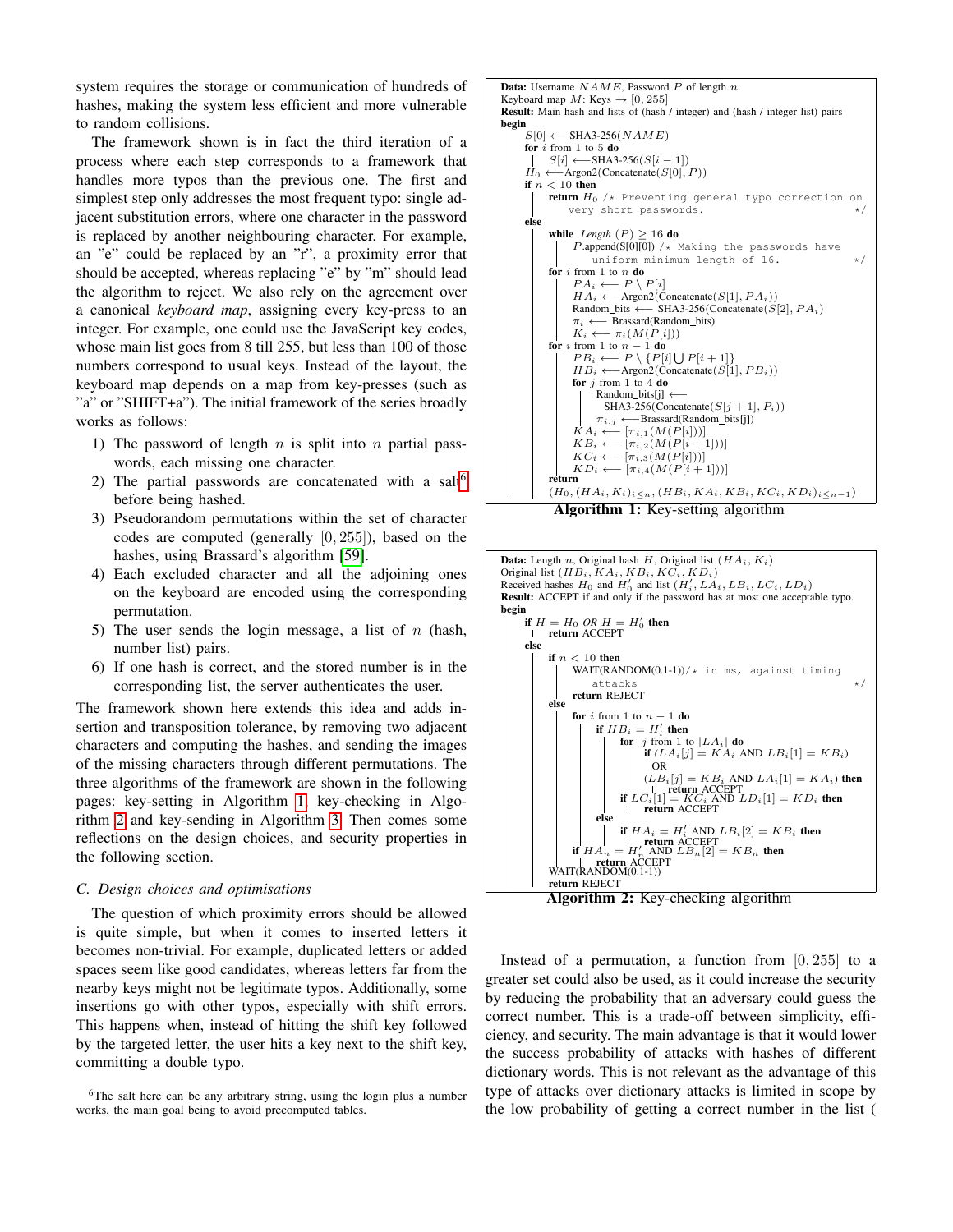

<span id="page-6-0"></span>Algorithm 3: Key-sending algorithm

 $\leq \frac{7}{255}$ ).

If we don't allow double proximity errors,  $LB<sub>i</sub>$  is redundant with  $LA_{i+1}$ , and all single-character typos that are not on the last letter of the password could be corrected using only  $LA_{i+1}$ . We still include it as it only marginally increases computing costs client-side and increases communication costs by at most 19%.

We call Brassard's algorithm to lazily get the permutation by computing the image of an element only when it is needed (instead of computing all images at the initialisation, e.g. through the Fisher-Yates algorithm [\[60\]](#page-13-1)). In our case, we require 8 pseudorandom bits per element. We need the images of  $k = |Neighbours(P[i])|$  random element chosen uniformly among all possible permutations in a deterministic way dependent on the seed. Fisher-Yates' algorithm would require about [7](#page-6-1)13 random bits if implemented correctly<sup>7</sup>, which could be attainable using a longer salt for the seed (hundreds of bits) and a PRNG with variable output. Using Brassard's algorithm [\[59\]](#page-13-0), we require at most 8 bits per call, and at most 80 bits in the calls made by the key-sending algorithm. This allows us to use most PRNG with fixed output length.

The presence of the full hash  $H_0$  is not strictly necessary, but it allows the server to check if everything is right in one comparison. An alternative would be to check  $(H_1, L[1])$  and  $(H_2, L[2])$ , thus detecting the presence of an error, in which case at least one of the hashes would be incorrect. The other hashes can be checked lazily if both tests lead to rejection.

## IV. SECURITY ANALYSIS

As we seek to improve authentication systems, we have two goals: preventing people without correct credentials from logging in, and preventing people with — potentially illegitimate — access to the database from getting the credentials of other users. This second point is crucial, as credential stuffing attacks — where an adversary steals a list of login/password pairs on an unsecured website and tests them systematically on other websites — are increasingly frequent, with up to  $91\%$ of login attempts coming from credential stuffing, of which on average 0.50% are successful [\[61\]](#page-13-2).

## *A. Preventing access*

As we tolerate certain typos, we have an inevitable increase in the probability of a successful login attempt by an adversary. Which typos are allowed is then a crucial decision. For example, allowing single deletions might seem like a good idea: it corresponds to many typos, and only reduces the entropy by a limited amount (around 5 bits on average). However, this would be extremely detrimental in one important case: partial password re-use. As users become aware of credential stuffing, some make small variations to prevent such automated attacks [\[62\]](#page-13-3), [\[63\]](#page-13-4). Accepting deletions makes such attacks much more likely to succeed, which is why a substitution — being very similar to a deletion in terms of security — should only be accepted if the substituted letter is a neighbour of the original. As long as the adversary follows the protocol, the security loss entirely comes from the fact that more passwords are allowed. With a generally lax typotolerance system this means that the set of acceptable strings goes from 1 to around 100 for a 12-character password<sup>[8](#page-6-2)</sup>. This makes bruteforce and dictionary attacks somewhat easier, but as countermeasures are shifting the online setting away from those and towards more refined attacks, this should not be a risk for users with passwords of reasonable strength. Typo correction also makes it easier to use safer, longer passwords — which come with a higher risk of typos.

The goal here is to prove that the security loss mostly comes from the added typos, without creating additional security risks. In other words, the framework should not reduce the security much beyond accepting the allowed typos. This is done by proving the following lemma in which *smart bruteforce* means that the bruteforce follows the frequent password list by decreasing frequency.

<span id="page-6-3"></span>Lemma 1. *Using only the username and knowledge of the framework, finding a correct authentication message for a*  $p$ assword of length  $\leq 16$  takes in expectation at least  $\frac{1}{114}$ *times as many queries as a smart bruteforce attack against a system without typo correction.*

<span id="page-6-1"></span> $7$ The information lower bound is 373 bits, but low-efficiency implementations that require a new random integer at each call would require up to 6400 random bits.

<span id="page-6-2"></span><sup>8</sup>This discounts insertions as the benefit from testing longer passwords is anecdotal.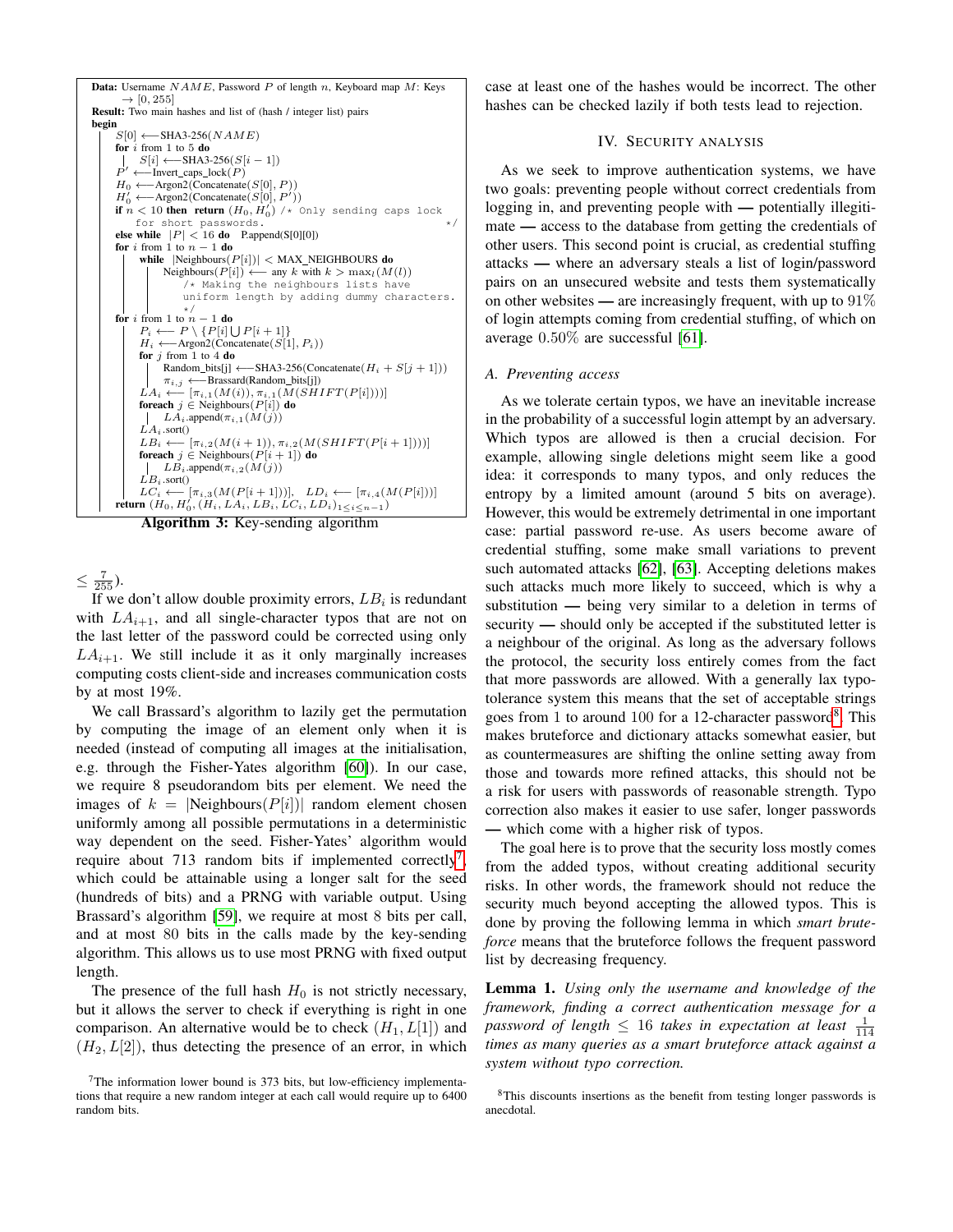**Remark 1.** Although the bound of  $\frac{1}{114}$  seems bad, there are *two reasons that explain and compensate for this. The first is that a query in this system corresponds to a set of queries in a standard system, so the number of queries naturally goes down (but the bound on the number of queries accepted by the server before triggering an alarm should go down accordingly). The second point is that for this bound to be reached, the bruteforce algorithm must be able to distribute queries in an optimal way to make full use of the complex query.*

Remark 2. *The lemma here could also be applied to passwords of length strictly greater than 16, but this is unnecessary as these passwords are generally not vulnerable to the attacks considered.*

*1) Intuition:* There are two ways an adversary could obtain access if they have no prior information besides the username. The first is to take a set of passwords and send each through the key-sending algorithm, to gain access with either the password itself or a version with an allowed typo. The second is to fake the algorithm's outputs and send at least partially incorrect messages to the server, in an attempt to attack the hash directly.

Let's suppose that an adversary decides to send partially inauthentic login queries. Each query is composed of a main hash, and a set of (hash, number lists) pairs. All the hashes are salted, and the hash space — using for example SHA3- 256 — is much greater than the usual password space. This means that sending a random string instead of a real hash can be made to have a lower probability of success (per time unit) than computing a real password hash. For example, assuming a very generous bound of 160-bit passwords (uniformly random password on 20 ASCII characters), it would still take at least  $10^{26}$  login queries before having a reasonable chance of getting a correct hash, evidently costing more than computing one of the correct hashes<sup>[9](#page-7-0)</sup>. Taking a more realistic bound on passwords would only decrease the success probability. As the limiting factor lies in the number of queries, an adversary trying to maximise their chance of success would accurately compute all the hashes in the query.

Because sending random hashes is not efficient, an adversary could instead send the same hash in multiple positions, with different additional letters each time. This way, they could cover all possibilities for a single missing letter in only two or three login queries. The checking system couldn't easily prevent this, as common hashes would be possible (for example, the password "*encoded*" has two identical hashes at the end corresponding to removing either "de" or "ed"). Moreover,  $n - 1$  correct hashes could be computed and then checked in parallel through interweaving.

This effectively increases the efficiency of an adversary by testing multiple passwords per login query. The main deterrent against such attacks is a limit on the number of queries accepted by the service provider (or rate limiting). As the method proposed greatly increases the probability of a user logging in successfully when they make a typo, the maximum number of queries allowed can be reduced accordingly without lowering the usability. Additionally, one could make a counter for a given hash to prevent bruteforcing them: if the server receives a correct partial hash with a wrong additional character, they could temporarily reject all typoed submissions from the user. Essentially, this would be equivalent to typo correction on the first try, and normal password checking on all subsequent tries.

*Proof of Lemma [1.](#page-6-3)* Any authentication message that doesn't follow the correct structure can be discarded. A message is deemed correct if at least one of the hashes is correct, and the corresponding numbers are also correct. A message must either contain a correct hash/number pair, or a correct number and a hash collision. As the hash space is much greater than the space of 16-character passwords, using random hashes to find collisions has a probability of success so low  $(< 2^{-128})$ that it is irrelevant. As the checking algorithm prevents timing attacks, finding the hash by itself is not possible. The adversary must then have at least one (hash, number list) pair correct. Every query they make has 18 possibilities of getting an acceptance: one for the first two hashes, and one for each of the 16 (hash, number list) pairs. Each query has 7 chances, hence an upper bound of at most 114 acceptance chances.  $\Box$ 

## *B. Obtaining credentials from the database*

The second attack can be performed by an adversary with access to the database and focuses on obtaining correct pairs of password and email/login credentials for use against other targets. The goal is then to prove the following lemma:

<span id="page-7-1"></span>Lemma 2. *Let's consider an adversary with access to the usernames, corresponding (password hash, number) lists and transcripts of successful login interactions. Using generic attacks, they require at least* <sup>1</sup> <sup>16</sup> *as much computing power to get a password of length* < 16 *from a single user as if the database only stored simple hashes of the passwords without typo-correction.*

**Remark 3.** Once again, the bound of  $\frac{1}{16}$  corresponds to *a worst case analysis. Empirical data shows that the real speedup is close to* 1.5*.*

*1) Securing structural information:* The first step to prevent credential theft is to make sure that the database itself doesn't give structural information on the passwords through the way it stores them. For example, storing hash lists of varying lengths would reveal the length of the stored passwords, indicating to adversaries the ones that would be easiest to crack.

For the users with passwords of length  $< 10$ , exactly two hashes are stored, and the adversary gains at most a factor 2 in the bruteforcing (less in practice due to non-uniform distribution). Let's now consider users with passwords of lengths  $\geq 10$ .

Deterministically adding extra characters to the end of the password to reach a common length prevents attacks that seek to find the easiest passwords to crack. However, we should avoid compromising users with already long passwords

<span id="page-7-0"></span><sup>&</sup>lt;sup>9</sup>This assumes that the adversary knows the salt, which is reasonable as it could, for example, be computed from the login.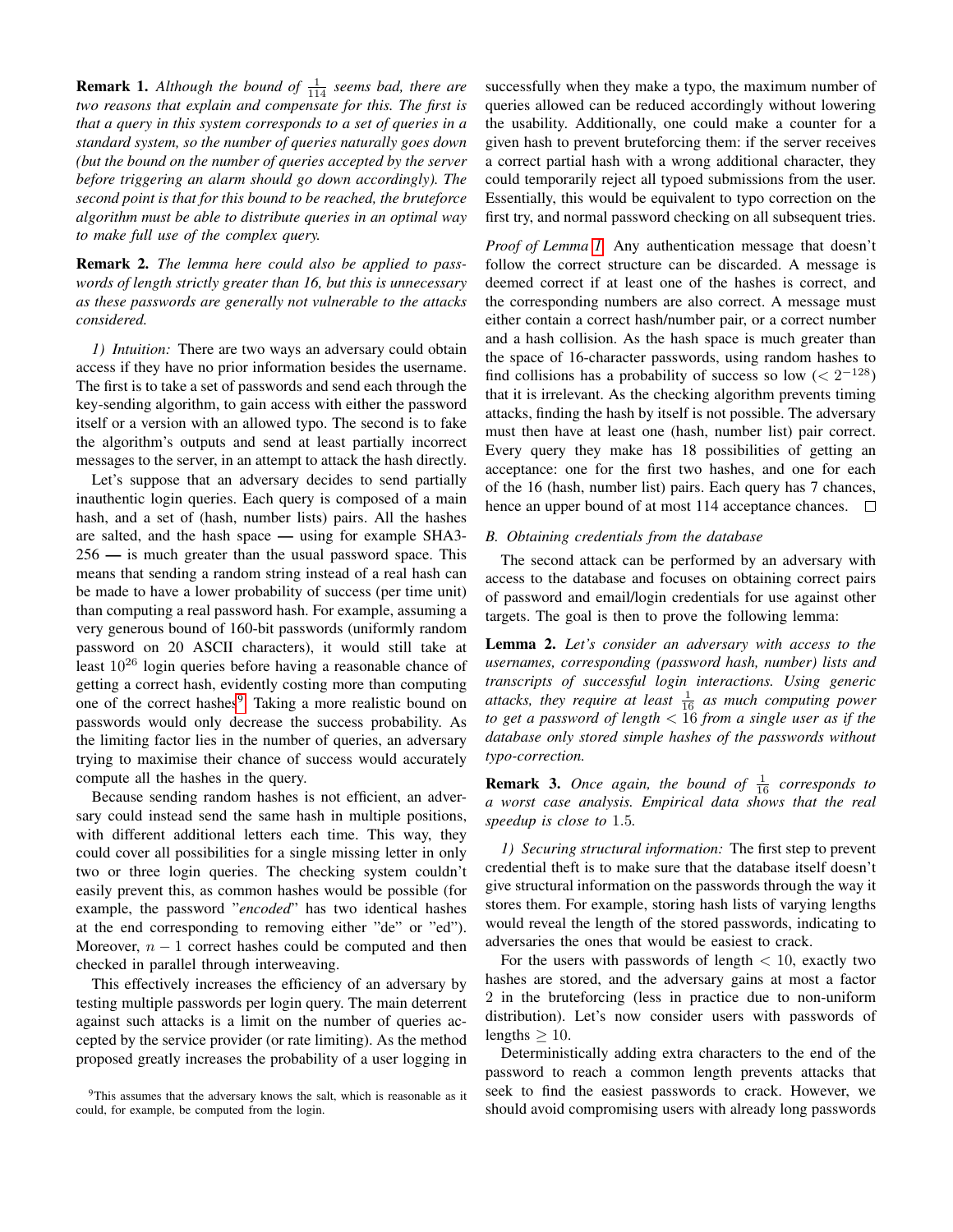by imposing length upper limits. Adding characters only if the passwords are of length less than 16 seems a good compromise, with only a few passwords standing out from the database as being extra-hard. Despite the uniformity of the database, a successful attack could still happen if an adversary also has access to the messages received by the database. In messages received, the length of the allowed key list — the list of numbers — is also important as it can give a lot of information on the position of the keys on the keyboard. To avoid this, the framework reserves few numbers on the clientside reserved for non-existent keys and fills up the neighbour list with those to prevent this information leak.

*2) Cracking the hashes:* We are left with the problem of computing passwords from a set of list of hashes and numbers, with each list having a single salt. The adversary has three avenues of attack. The first is by bruteforce: enumerate all the possible passwords and check when they are correct by comparing with the recorded hashes. To prevent this attack, key stretching is central but must be used wisely, to make the computation of each hash expensive and prevent the adversary from bruteforcing billions of passwords per second [\[64\]](#page-13-5). The second attack uses hashes directly and computes their preimages. The third attack uses the recorded numbers to get information on specific letters of the password and simplify the rest of the work. We will start by the second and third attacks.

With the second attack, considering each list independently, finding the preimage of a single hash is enough for the attacker, as the number of possibilities left for the missing letter becomes trivial. We are then looking at multi-target preimage attacks with a promise on the structure of the targets (that their preimages are close together<sup>[10](#page-8-0)</sup>). As stated in [\[65\]](#page-13-6), however, the resistance of even SHA3-256 against generic attacks is much stronger than the security requirements for passwords. This means that the main weakness doesn't come from finding the preimage of the password hashes.

When it comes to the third avenue of attack, collisions are frequent, as opposed to hashes, as the image space of each permutation is small. If computing the permutations were more efficient than computing the hashes, it would be possible for the adversary to eliminate lots of potential passwords quickly. Two methods can be used to prevent this. The first is to run the key stretching method on each random bit computation. The second goes by using the same key stretcher for both the PRNG and the hashing. This can be done by first using the key stretcher on  $PB_i$ , hashing the output with different salts to get the random permutations and finally the hash itself. This could slightly affect preimage resistance but makes bruteforce attacks to find the permuted characters at most as efficient as the bruteforce attacks against the hash itself. Indeed, if an adversary wants to eliminate possibilities for the k-th character, they must compute the permuted character for

each password, and then eliminate all the impossible ones. If they don't run the procedure for the correct password they can't reliably eliminate passwords or characters, and if they do they automatically get the correct hashes (and the answer) at no additional cost.

*3) Bruteforcing the passwords:* The main attack left is then to use bruteforce from the password side, testing every password until the adversary finds one with the correct hash. The traditional way to prevent this is to use key stretching methods such as PBKDF2 [\[66\]](#page-13-7) — or rather Argon2 [\[67\]](#page-13-8), which also has security guarantees against generic attacks. This is where our frameworks have a security flaw, as we have at least 16 different hashes instead of one to create and send the password, but the adversary only has to find one. Making all of them go through key stretching methods either takes more time or lowers the number of iterations on each of them<sup>[11](#page-8-1)</sup>. Two factors mitigate this flaw: first, even running a key stretching method for a few milliseconds is enough to make bruteforce attacks very costly. Assuming we use Argon2 — which prevents efficient large parallelisation — for 2ms on each hash, cracking a 48-bit password would naively take an average of sixteen billion seconds, or 544 years, on the same machine. This does not use the fact that it is enough to guess one of the hashes containing a typo. Assuming a 5-bit loss of entropy — which requires a well-optimised bruteforcing algorithm — the expected time is still more than 17 years. We simulated the use of this method on the Rockyou leaked password data-set [\[68\]](#page-13-9), [\[69\]](#page-13-10), bruteforcing until we obtained hashes for the 50% most frequent passwords of length  $> 10$ . The speedup varied depending on which two characters were removed, as shown in Table [III,](#page-8-2) but stayed below 1.5.

| Characters removed                                                                 | $ none 0-1 1-2 2-3 3-4 4-5 5-6 6-7 7-8 8-9$                                                                                                                                                                            |  |  |  |  |  |
|------------------------------------------------------------------------------------|------------------------------------------------------------------------------------------------------------------------------------------------------------------------------------------------------------------------|--|--|--|--|--|
| Unique passwords $(\times 10^6)$ 4.40 4.26 4.33 4.29 4.29 4.28 4.26 4.22 4.12 3.96 |                                                                                                                                                                                                                        |  |  |  |  |  |
| Proportion for 50%                                                                 | $\begin{array}{ l c c c c c c c c c c c } \hline 33.1 & 29.9 & 31.4 & 30.6 & 30.7 & 30.4 & 30.0 & 29.0 & 26.7 & 23.0 \\ \hline 1 & 1.11 & 1.05 & 1.08 & 1.08 & 1.09 & 1.10 & 1.14 & 1.24 & 1.44 \\ \hline \end{array}$ |  |  |  |  |  |
| Speedup                                                                            |                                                                                                                                                                                                                        |  |  |  |  |  |
|                                                                                    |                                                                                                                                                                                                                        |  |  |  |  |  |

<span id="page-8-2"></span>TABLE III SPEEDUP GAINED FOR DICTIONARY ATTACKS BY REMOVING 2 CHARACTERS FROM ROCKYOU PASSWORDS OF LENGTH > 10. THE FIRST LINE HAS THE NUMBER OF UNIQUE PASSWORDS (IN MILLIONS), AND THE SECOND INDICATES THE PROPORTION OF PASSWORDS NEEDED TO GET THE 50% MOST FREQUENT PASSWORDS IF WE REMOVE THE CHARACTERS IN THE i-TH POSITION.

As we can see, even among a list notorious for containing many bad passwords with lots of redundancy, removing two characters only reduced the average number of hashes to compute by about 31% when setting the character position in advance — and dynamically removing the best 2 characters would improve this by at most a few percentage points. Even with efficient hardware, the attack would be prohibitively costly. Moreover, a smart user interface could compute the key stretching before the user submits the password, recomputing from scratch each time a new character is typed. This can guarantee an additional 10ms of free key stretching per hash

<span id="page-8-0"></span> $10$ It would be interesting to check whether this kind of promise problem makes preimage computation any easier, but in any case, they could also be made irrelevant by the use of different salts for each of the  $(n - 1)$  password hashes.

<span id="page-8-1"></span> $11$ Using a key stretcher on the central salts that are used afterwards by the rest of the algorithm centralises this proof of work but does not provide any extra security.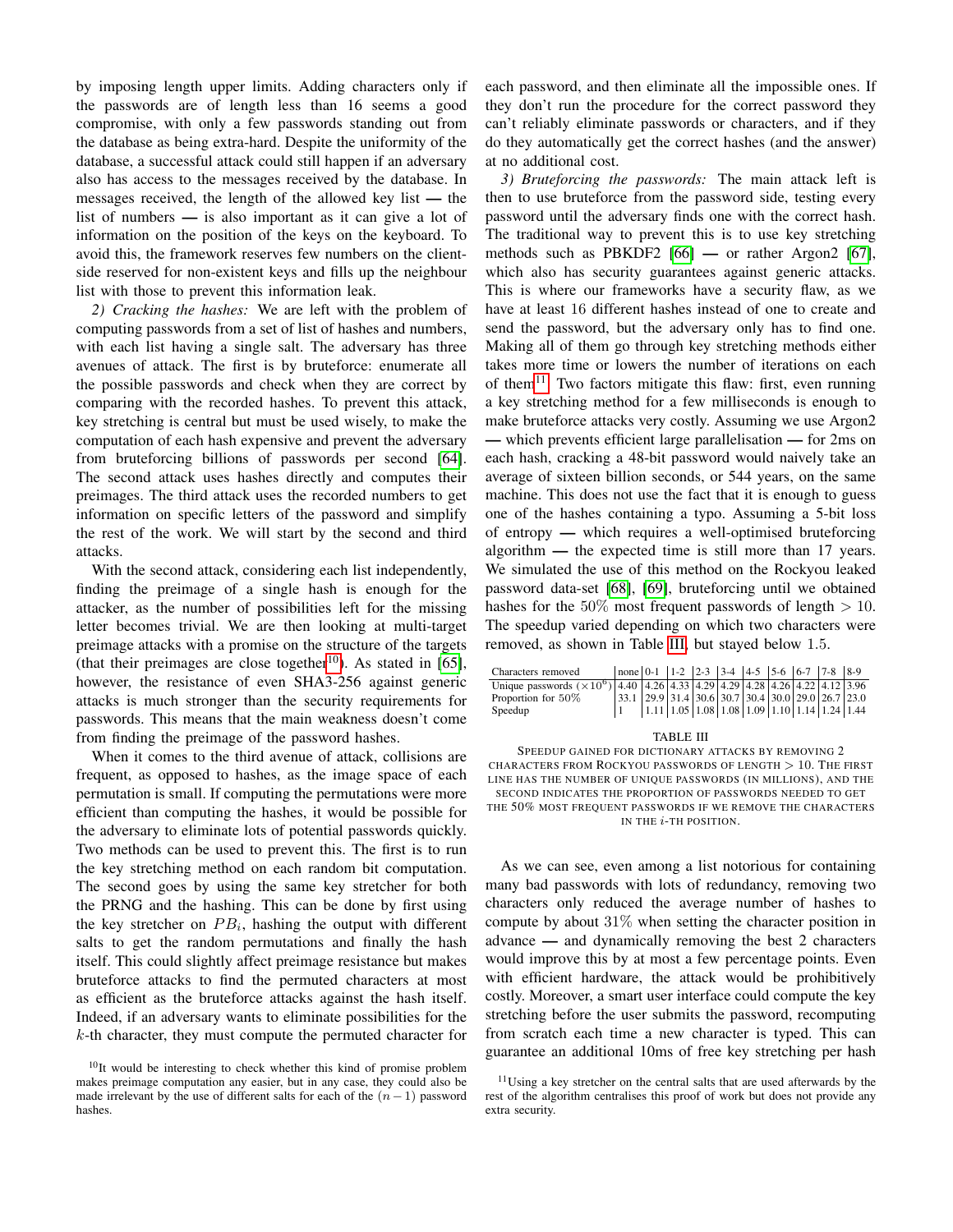without the user noticing. We can now prove Lemma [2.](#page-7-1) We only consider users with passwords at least 10-characters long, as otherwise the proof is immediate due to the trivial typo correction.

*Proof of Lemma [2.](#page-7-1)* The hashes are all computed with different salts, so rainbow tables can't help, and cracking a single user's credentials doesn't help the attacker with the credentials of another user. The data under each user is composed of the same number of hashes and corresponding numbers, except for the users with increased security, and the transcripts are also structurally identical, so finding the users with passwords of lower lengths is as easy as finding out that the last characters of those passwords are made of padding. Knowing that they are made of padding requires knowing that they are the image of a non-existent character, which is equivalent to finding that they are the image of a given character.

However, finding whether the number stored corresponds to a given character through bruteforce is not easier than finding the password itself, as a large set of passwords with different characters in its stead will yield the correct number. If the actual password wasn't in the set tested, the adversary can't guess the extracted character with probability much bigger than uniform, whereas if the correct password was in the set the adversary already knows a correct hash.

As the preimages under the hashing functions considered are much harder to compute than bruteforcing from the password side, and as the additional numbers give no information unless the adversary knows the rest of the password, the only viable generic attack goes through bruteforcing from the password side.

An adversary can then consider one position, ignore the two letters concerned, and bruteforce all the others. In a best case scenario, this method could remove close to 14 bits of entropy, or improve by a factor 15000 the speed of the bruteforce. However, using NIST estimates [\[70\]](#page-13-11), at best 4 bits of entropy would be lost, corresponding to a factor 16 speedup — much higher than the 45% speedup observed on the data.

 $\Box$ 

## V. DISCUSSION AND CONCLUSION

As the overwhelming majority of hashing is done serverside today, changing the security ecosystem to client-side would require a relatively large amount of labour. We have proposed an alternative to the current state-of-the-art with similar performances, but that only gives a potential solution. We must then propose three different avenues to ensure that this framework — or equivalent ones — could see widespread adoption.

## *A. A service-centric view*

From a service provider point of view, the interest in switching to client-side hashing are akin to those of switching to hashing from initially having stored passwords in cleartext, with a few key differences. The first is that the relative security gains are weaker, whether in terms of real security or in terms of public blame if the security is broken. There is little difference between "adequate" and "strong" security procedures when compared to having "inadequate" security. On the other hand, switching to client-side hashing saves on server costs and code complexity, unlike switching from cleartext to hashed passwords. Hence, although the costs of switching are smaller, the benefits are correspondingly weaker. Moreover, all these are moot points if the incentive structure stays the same, as even the first switch to hashed passwords isn't universal yet.

There is one way to change this incentive structure, by involving major browser developers. A client-side hashing detection system could be integrated into a browser, and give a warning to users when passwords are not handled correctly. This detection system would of course be imperfect and let some websites badly handle passwords while not showing warnings. That said, it could be enough to create a real cost on the service providers, who might lose users to security concerns. Ideally, this could happen in a way similar to what was seen during the switch from HTTP to HTTPS, by first adding warnings and then blocking service providers with unsecure practices (unless the user confirms that they are aware of the risks). Despite the complexity of the architectural changes required [\[71\]](#page-13-12), browser warnings changed the incentives and had a fast and large-scale impact [\[72\]](#page-13-13), [\[73\]](#page-13-14). Finally, convincing one such actor might also probably be enough for the others to follow suit, as other browsers would have some pressure to be perceived as secure to the users as the one displaying the warnings. Adopting some standard header could also help differentiate between websites with probably obsolete security practices and the rest, which would be composed of websites with good security practices and high quality phishing websites [\[74\]](#page-13-15).

#### *B. A user-centric view*

From the end user's perspective, the issue is different, as there is a wide variability of possibilities when it comes to users' goals, constraints, and expertise. As long as independent service providers switch to client-side hashing, the process is mostly invisible to users<sup>[12](#page-9-0)</sup>, and should have no negative effects. User costs would only appear in one of two cases: if a browser starts implementing warning systems, interrupting users' actions, or if a user decides to take matters in their own hands by using an extension that implements a warning system. We'll start by looking at how the second could happen.

*a) An extension to warn users:* The first and easiest short term solution is to create a short script — a priori in the form of a browser extension — to detect whether the password is sent in cleartext to the service provider. This script could be based on some of the methods mentioned earlier, such as detection of the password string in the outgoing packets, or use of computing resources. It could be displayed next to the padlock corresponding to HTTPS connections, in

<span id="page-9-0"></span> $12$ The only way for it to be visible is if it unduly increases delays by asking too many rounds of hashing on a low-powered device, but this is a matter of parameter optimisation where wide margins could be taken by default to avoid this issue.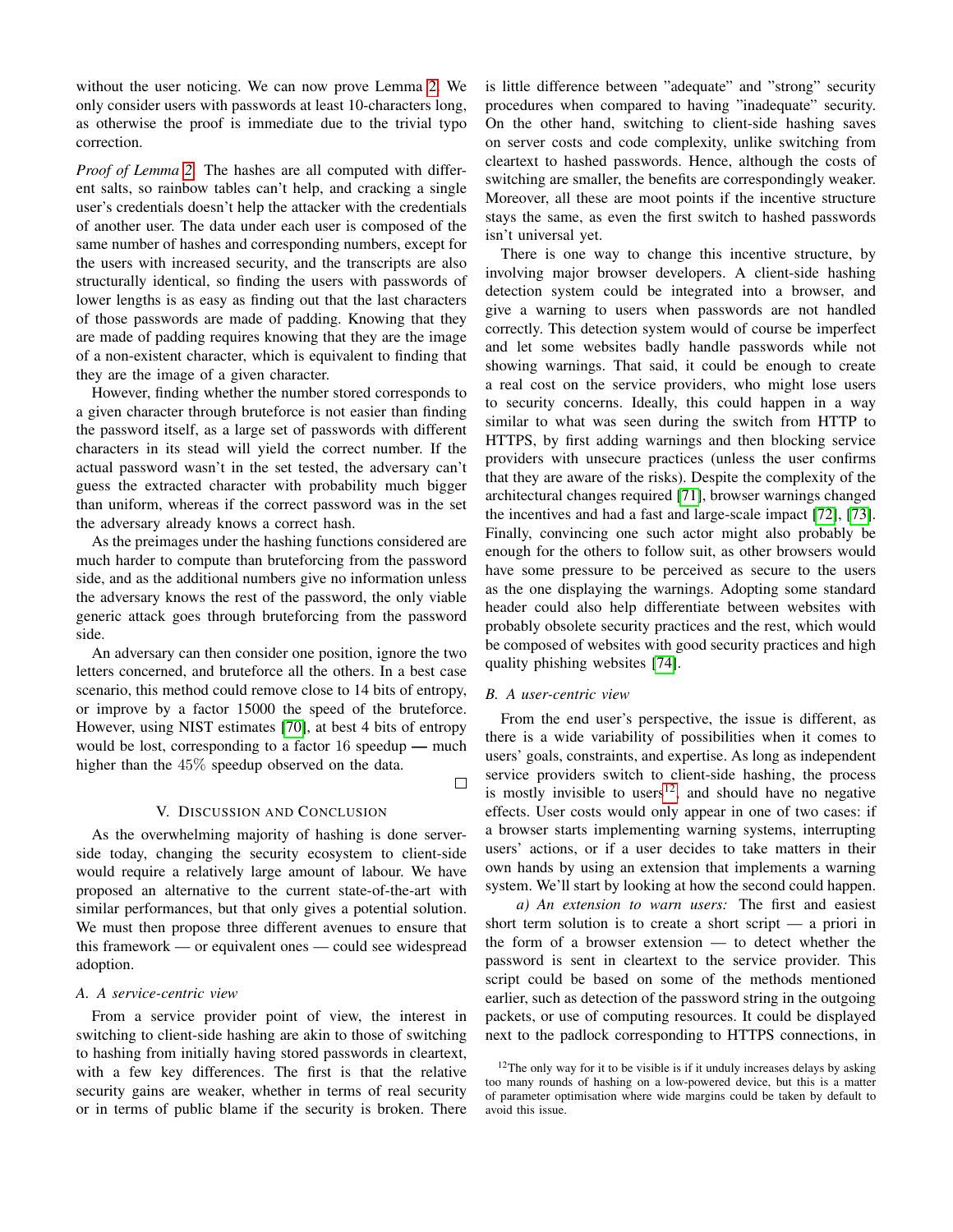the form of a warning in the address bar  $-$  or potentially even more aggressively as a pop-up. The effects on the user would be partially detrimental as it would distract from their current task, although it could help some users avoid using passwords on unsecure websites. The main advantage of this would however be the incentive structure it would create to switch systems if widely deployed.

There is one potential drawback of this method in the form of a privacy risk similar to the one we just started observing on HTTPS padlocks [\[75\]](#page-13-16), [\[76\]](#page-13-17). If the warning system shows not only indications of risky websites but also of safe ones, corrupting the warning system itself becomes a worthy goal. As such, users could be more easily fooled by phishing attempts that manage to show good password security than they would with neither positive nor negative warnings. That might be less of an issue because, unlike HTTPS, warning systems for client-side hashing would easily detect bad practice but struggle to detect truly good practice<sup>[13](#page-10-0)</sup>, but still bears keeping in mind.

*b) Detecting and hashing passwords on the client:* A more extreme case for more technically inclined — and concerned — users would be to use a different kind of extension, as a stopgap measure. Instead of checking whether the password is sent in cleartext, it would be possible to automatically detect password fields — as Google Chrome does — and offer a second field through the extension. After the user types their password in that second field, the hashed result could be directly input into the original field. This bypasses a few issues and adds some level of security, but would also be harder to optimise than if done natively by the service provider. One concern then would be that the user's password could not be directly used on a different device without the extension. The website changing its domain name would also create problems that are harder to address from this client-centric view.

Those systems can actually have a positive impact on security as they make long passwords — which are more errorprone — much more usable, lowering the cost of using highly secure passwords. The issue with the schemes proposed is that they are technically complex, which often creates difficulties in the implementation [\[31\]](#page-12-14), [\[32\]](#page-12-15). As such, we wondered whether similar performances could be attained with simpler designs, and how to create a system that increased the usability even further, while satisfying the following constraints: We have shown that client-side hashing benefits from multiple advantages, and that its drawbacks often come from older constraints and are quickly becoming less relevant. Despite this, among the most used websites, it is only used today by Chinese service providers, as part of a larger security suite common to many of them. After observing the issues caused

by server-side hashing, we provide some ideas to detect such hashing techniques at a larger scale than what we manually did. We also propose integrating them into common browsers to change the incentive structure for developers and companies involved in the security ecosystem. We finish by offering some alternatives for end users, such that all solutions mentioned could be used in parallel.

The changes we propose are minimal and have some selfperpetuating mechanisms, exactly because expecting a sudden and non-trivial change from a large security ecosystem would be idealistic. There are of course alternatives to the solutions proposed, such as Time-based One-time Password algorithms [\[77\]](#page-13-18), which solve many issues mentioned. The problem, as with all other security improvements, is getting large actors to make the requisite changes. A different alternative is to use password managers — which the hashing extension we mention imitates in some ways — but this brings us back to older security models by shifting all costs to the user. Moreover, password managers still have low penetration on mobile devices and are not always compatible with all users' constraints [\[78\]](#page-13-19).

We see two ways to go further in the direction we explored. First, it seems wise to investigate whether the increasing role played by low-power devices in the Internet of Things could create bottlenecks security-wise. Second, to increase the amount of hashing time available, one could hash the password letter by letter, using the lapse between keystrokes to hash what is available for a set duration and using this as a salt for the next hash. This is not currently done, and could potentially create security vulnerabilities, so a thorough cryptanalysis of this method should be done with the currently used password hashing functions. On the usability side, there is also the question of finding an ideal delay to resist parallelised attacks without creating a time cost for users on lower-end devices.

# *C. Conclusion*

The main contribution of this paper is a typo-correction system with the following properties:

- It corrects 57.7% of all typos, or 91.2% of acceptable typos.
- It stores 32 hashes and 90 integers on the server. Using lazy evaluation — only checking the remaining hashes when the main one is incorrect — this does not require any extra computation on the server's side.
- It requires no additional waiting time for computation on the user side, as it can run between the moment the user presses the last key and the moment they submit the password.
- It creates little extra communication cost as the additional data can still fit in an average packet (420 bytes for the numbers, 544 bytes for the hashes), well below the IPv6 MTU [\[79\]](#page-13-20).
- Assuming optimised code that runs on specialised hardware  $15\times$  faster than an average client's browser's hash-

<span id="page-10-0"></span> $13$ For example, to be sure the password is not sent in cleartext, one would need to make sure that the password field is accessed exactly once as input to the hash function, otherwise any reversible function could be used before transmitting, dodging accusations of cleartext sending. Similarly, the website could trigger some expensive computation without using it to fool resource monitors.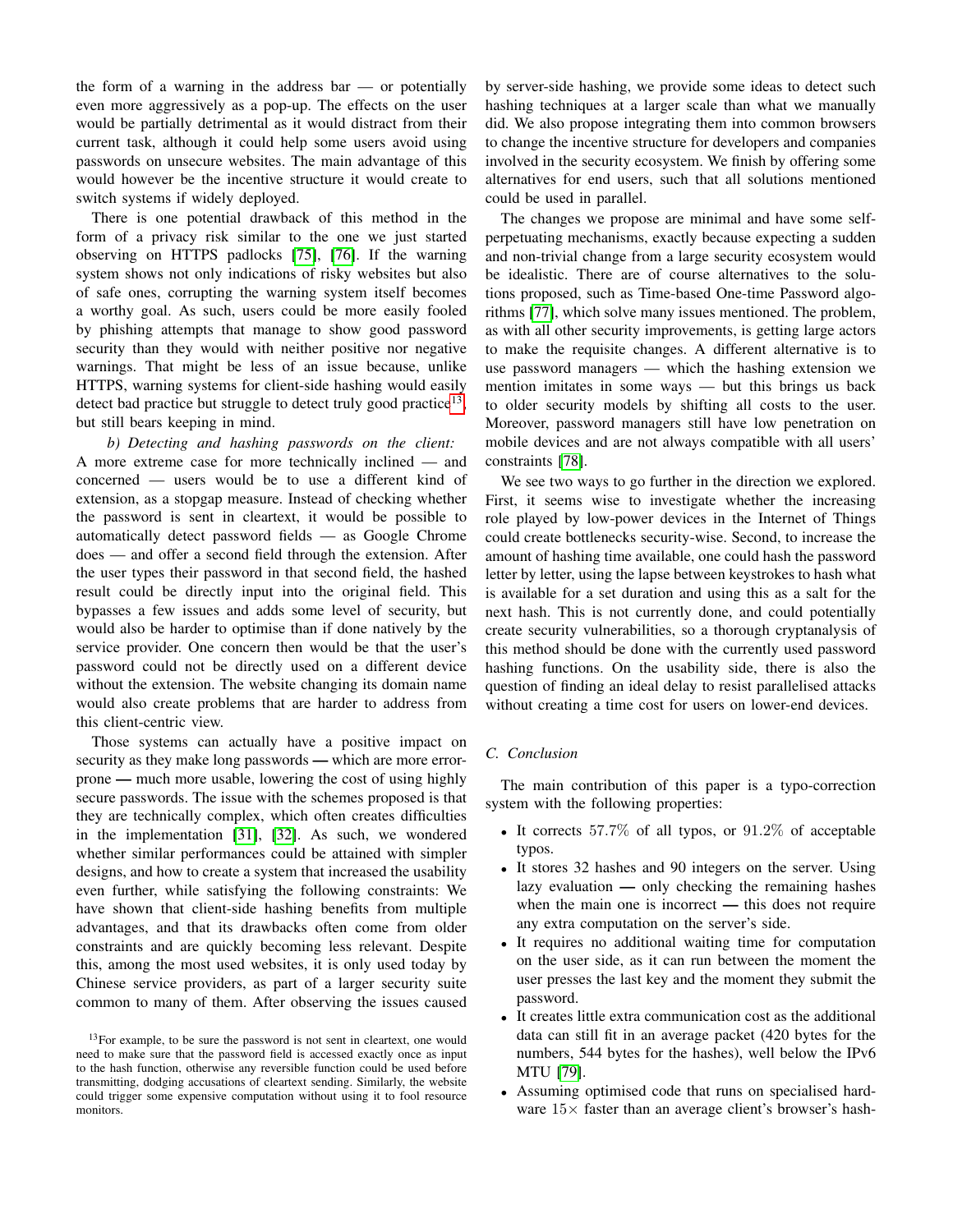ing ability, bruteforcing a single password from the database still takes more than a year $14$ .

• Faking a correct authentication message is at best 114 times more efficient than normal bruteforce, but this can be compensated or eliminated by having stricter constraints on the number and frequency of queries while still having a positive impact on usability.

When compared to TypTop, the best typo-correction system today<sup>[15](#page-11-14)</sup>, it has greater usability — correcting about twice as many typos — and lowered computing requirements. There is, however, a cost, in that our security guarantees are slightly weaker (but not directly comparable as the models are different).

Multiple practical improvements could still be added to the system considered. For example, as the system can detect typos, it might be interesting to let the user know when they've made one (although this might lower usability). Looking in another direction, it would be possible to associate given (hash / number) pairs with frequencies and allow typos probabilistically, with the system being more forgiving when the typo is repeated.

Combining both approaches, if a typo happens with great frequency, it would be possible for the system to ask if the user wants to make that their new password. It would also be possible to use some secret sharing system to combine the different hashes and simplify the computations, but this seems to require a challenge system with at least two rounds of communication.

Naturally the schemes proposed depend on the service providers' will to implement them. Thankfully, we can easily address this. Switching from a system where passwords are simply hashed requires two things to be changed: the database must be transformed, and the client's code must also be made to compute the new kinds of hashes. The first part is relatively simple and can be done by adding an extra column that points to the new complete hashing information and is accessed only when the main hash is not correct. Each time a user correctly logs in, the database uses the occasion to add the relevant data (which is sure to be correct as the main hash matches). This allows the service provider to maintain compatibility with a legacy system and lazily upgrade the security of all users. In the context of long-term maintainability, we focused on Argon2 SHA-3 as primitive functions. That said, other cryptographic hash functions and PRNGs could be used if vulnerabilities were found in the ones mentioned. The main constraint is that the PRNG should be secure on correlated and non-uniform inputs. The parameters on Argon2 also require fine-tuning depending on the assumed client hardware and the estimated abilities of adversaries, as they create a direct trade-off between usability (in login delay) and resistance to credential theft attacks.

The client's code must also be transformed so that it transfers not just the main hash but all the necessary information. This can be done without requiring redeployment or updating clients when considering web services. Indeed, the service provider is also the one providing the Javascript code for the web page, and can update this centrally without directly implicating the users.

An important change is that hashes are computed on the client's side, but there are nowadays next to no reason to compute them on the server's side — unlike two decades ago when they could be necessary to assure compatibility with legacy systems.

#### **REFERENCES**

- <span id="page-11-0"></span>[1] N. Memon, "How biometric authentication poses new challenges to our security and privacy [in the spotlight]," *IEEE Signal Processing Magazine*, vol. 34, no. 4, pp. 196–194, 2017.
- <span id="page-11-1"></span>[2] G. C. Batista, C. C. Miers, G. P. Koslovski, M. A. Pillon, N. M. Gonzalez, and M. A. Simplicio, "Using Externals IdPs on OpenStack: A Security Analysis of OpenID Connect, Facebook Connect, and OpenStack Authentication," in *IEEE 32nd International Conference on Advanced Information Networking and Applications – AINA*, vol. 00, 5 2018, pp. 920–927.
- <span id="page-11-2"></span>[3] B. Jensen, "5 myths of password security," 2013, accessed: 2017-12-18. [Online]. Available: [https://web.archive.org/web/20180528052512/https:](https://web.archive.org/web/20180528052512/https://stormpath.com/blog/5-myths-password-security) [//stormpath.com/blog/5-myths-password-security](https://web.archive.org/web/20180528052512/https://stormpath.com/blog/5-myths-password-security)
- <span id="page-11-3"></span>[4] W. Ma, J. Campbell, D. Tran, and D. Kleeman, "Password entropy and password quality," in *4th International Conference on Network and System Security*, 9 2010, pp. 583–587.
- <span id="page-11-4"></span>[5] J. Bonneau, "The science of guessing: Analyzing an anonymized corpus of 70 million passwords," in *IEEE Symposium on Security and Privacy*, 5 2012, pp. 538–552.
- <span id="page-11-5"></span>[6] R. Shay, S. Komanduri, P. G. Kelley, P. G. Leon, M. L. Mazurek, L. Bauer, N. Christin, and L. F. Cranor, "Encountering stronger password requirements: User attitudes and behaviors," in *Proceedings of the 6th Symposium on Usable Privacy and Security*, ser. SOUPS '10. New York, NY, USA: ACM, 2010, pp. 1–20.
- [7] B. Ur, F. Noma, J. Bees, S. M. Segreti, R. Shay, L. Bauer, N. Christin, and L. F. Cranor, "I added '!'at the end to make it secure: Observing password creation in the lab," in *Proceedings of the 11th symposium on usable privacy and security*, 2015.
- <span id="page-11-6"></span>[8] P. Lipa, "The security risks of using "forgot my password" to manage passwords," 2016. [Online]. Available: [https://web.archive.](https://web.archive.org/web/20170802185615/https://www.stickypassword.com/blog/the-security-risks-of-using-forgot-my-password-to-manage-passwords/) [org/web/20170802185615/https://www.stickypassword.com/blog/](https://web.archive.org/web/20170802185615/https://www.stickypassword.com/blog/the-security-risks-of-using-forgot-my-password-to-manage-passwords/) [the-security-risks-of-using-forgot-my-password-to-manage-passwords/](https://web.archive.org/web/20170802185615/https://www.stickypassword.com/blog/the-security-risks-of-using-forgot-my-password-to-manage-passwords/)
- <span id="page-11-7"></span>[9] S. Gressin. (2017) The equifax data breach: What to do. [Online]. Available: [https://web.archive.org/web/20190304122541/https:](https://web.archive.org/web/20190304122541/https://www.consumer.ftc.gov/blog/2017/09/equifax-data-breach-what-do) [//www.consumer.ftc.gov/blog/2017/09/equifax-data-breach-what-do](https://web.archive.org/web/20190304122541/https://www.consumer.ftc.gov/blog/2017/09/equifax-data-breach-what-do)
- <span id="page-11-8"></span>[10] M. Blum and S. S. Vempala, "Publishable humanly usable secure password creation schemas." in *3rd AAAI Conference on Human Computation and Crowdsourcing*, 2015.
- <span id="page-11-9"></span>[11] W. Melicher, D. Kurilova, S. M. Segreti, P. Kalvani, R. Shay, B. Ur, L. Bauer, N. Christin, L. F. Cranor, and M. L. Mazurek, "Usability and security of text passwords on mobile devices," in *Proceedings of the 2016 CHI Conference on Human Factors in Computing Systems*, ser. CHI '16. New York, NY, USA: ACM, 2016, pp. 527–539.
- <span id="page-11-10"></span>[12] S. M. Segreti, W. Melicher, S. Komanduri, D. Melicher, R. Shay, B. Ur, L. Bauer, N. Christin, L. F. Cranor, and M. L. Mazurek, "Diversify to survive: Making passwords stronger with adaptive policies," in *13th Symposium on Usable Privacy and Security –* Santa Clara, CA: USENIX Association, 2017, pp. 1-12. [Online]. Available: [https://www.usenix.org/conference/soups2017/](https://www.usenix.org/conference/soups2017/technical-sessions/presentation/segreti) [technical-sessions/presentation/segreti](https://www.usenix.org/conference/soups2017/technical-sessions/presentation/segreti)
- <span id="page-11-11"></span>[13] J. Marquardson, "Password policy effects on entropy and recall: Research in progress," in *Americas Conference on Information Systems*, 2012.
- <span id="page-11-12"></span>[14] W. Yang, N. Li, O. Chowdhury, A. Xiong, and R. W. Proctor, "An empirical study of mnemonic sentence-based password generation strategies," in *Proceedings of the 2016 ACM SIGSAC Conference on Computer and*

<span id="page-11-13"></span><sup>14</sup>This assumes that the client interface runs fast hashing algorithms, for example, in a WebAssembly environment, which can have a  $20\times$  speedup over asm.js [\[80\]](#page-13-21), [\[81\]](#page-13-22).

<span id="page-11-14"></span><sup>&</sup>lt;sup>15</sup>This title of best is easily attributed as the only competitors — to our knowledge — are previous systems by the same authors.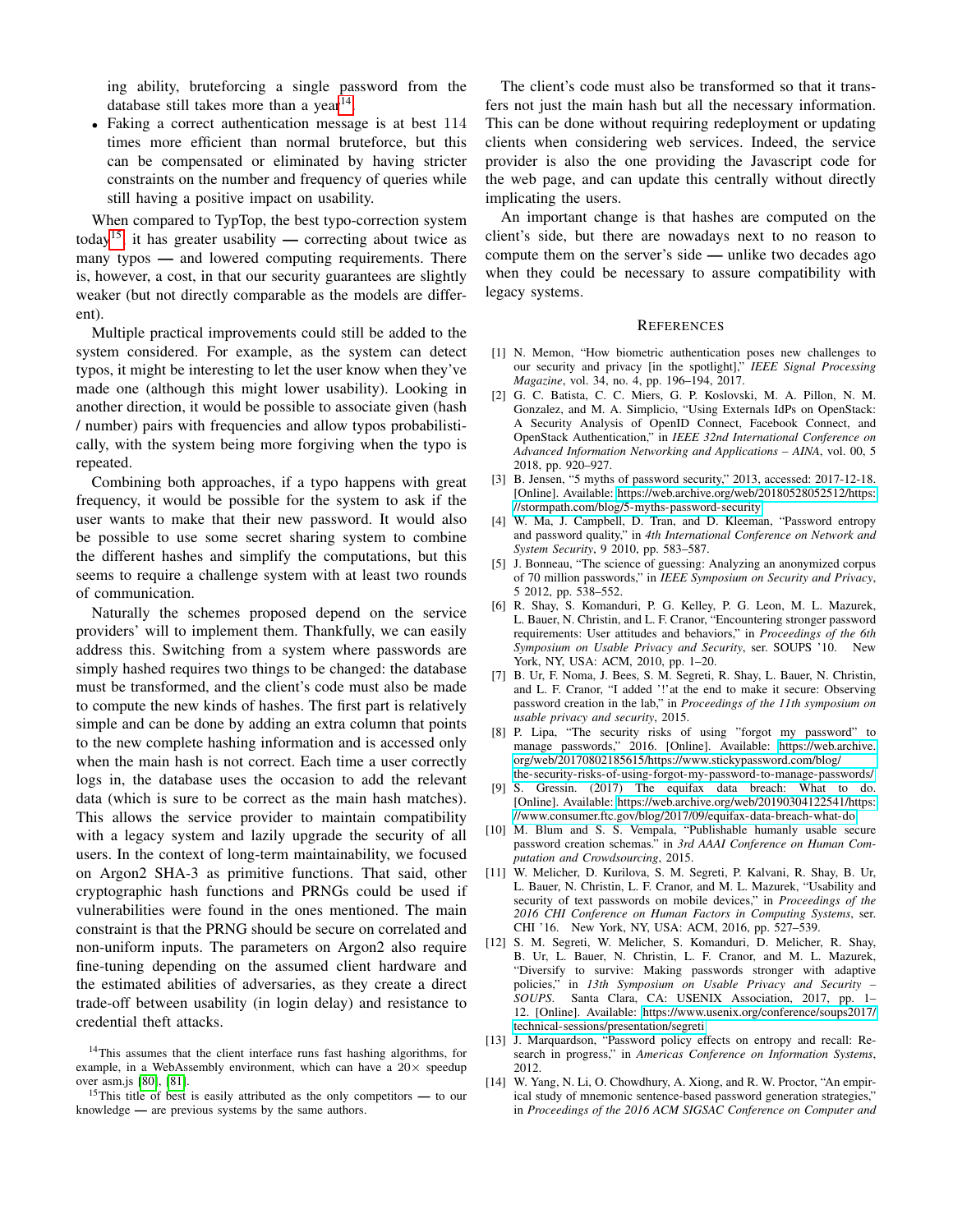*Communications Security*, ser. CCS '16. New York, NY, USA: ACM, 2016, pp. 1216–1229.

- [15] J. Bonneau and E. Shutova, "Linguistic properties of multi-word passphrases," in *International Conference on Financial Cryptography and Data Security*. Springer, 2012, pp. 1–12.
- <span id="page-12-0"></span>[16] M. Keith, B. Shao, and P. J. Steinbart, "The usability of passphrases for authentication: An empirical field study," *International journal of human-computer studies*, vol. 65, no. 1, pp. 17–28, 2007.
- <span id="page-12-1"></span>[17] R. Shay, S. Komanduri, A. L. Durity, P. S. Huh, M. L. Mazurek, S. M. Segreti, B. Ur, L. Bauer, N. Christin, and L. F. Cranor, "Can long passwords be secure and usable?" in *Proceedings of the SIGCHI Conference on Human Factors in Computing Systems*, ser. CHI '14. New York, NY, USA: ACM, 2014, pp. 2927–2936.
- <span id="page-12-2"></span>[18] D. R. Pilar, A. Jaeger, C. F. A. Gomes, and L. M. Stein, "Passwords usage and human memory limitations: A survey across age and educational background," *PLoS One*, vol. 7, no. 12, 12 2012, pONE-D-12-21406[PII]. [Online]. Available: [http://www.ncbi.nlm.nih.](http://www.ncbi.nlm.nih.gov/pmc/articles/PMC3515440/) [gov/pmc/articles/PMC3515440/](http://www.ncbi.nlm.nih.gov/pmc/articles/PMC3515440/)
- <span id="page-12-3"></span>[19] Centrify, "Centrify password survey: Summary," Centrify, Tech. Rep., 2014. [Online]. Available: [https://www.centrify.com/resources/](https://www.centrify.com/resources/5778-centrify-password-survey-summary/) [5778-centrify-password-survey-summary/](https://www.centrify.com/resources/5778-centrify-password-survey-summary/)
- <span id="page-12-4"></span>[20] P. Lambert. (2012, 6) The case of case-insensitive passwords. [Online]. Available: [https://web.archive.org/web/20190310221858/https:](https://web.archive.org/web/20190310221858/https://www.zdnet.com/article/the-case-of-case-insensitive-passwords/) [//www.zdnet.com/article/the-case-of-case-insensitive-passwords/](https://web.archive.org/web/20190310221858/https://www.zdnet.com/article/the-case-of-case-insensitive-passwords/)
- <span id="page-12-5"></span>[21] R. Chatterjee, A. Athayle, D. Akhawe, A. Juels, and T. Ristenpart, "pASSWORD tYPOS and how to correct them securely," in *IEEE Symposium on Security and Privacy*. IEEE, 2016, pp. 799–818.
- <span id="page-12-6"></span>[22] R. Chatterjee, J. Woodage, Y. Pnueli, A. Chowdhury, and T. Ristenpart, "The typtop system: Personalized typo-tolerant password checking," in *Proceedings of the 2017 ACM SIGSAC Conference on Computer and Communications Security*, ser. CCS '17. New York, NY, USA: ACM, 2017, pp. 329–346.
- <span id="page-12-7"></span>[23] N. K. Blanchard, "Password typo correction using discrete logarithms," in *8th International Conference on Computer Science and Communication Engineering*, 2019.
- <span id="page-12-8"></span>[24] J. Woodage, R. Chatterjee, Y. Dodis, A. Juels, and T. Ristenpart, "A new distribution-sensitive secure sketch and popularity-proportional hashing, in *Advances in Cryptology – CRYPTO*, J. Katz and H. Shacham, Eds. Cham: Springer International Publishing, 2017, pp. 682–710.
- <span id="page-12-9"></span>[25] R. Morris and K. Thompson, "Password security: A case history," *Communications of the ACM*, vol. 22, no. 11, pp. 594–597, Nov. 1979.
- <span id="page-12-10"></span>[26] Shape, "2018 credential spill report," Shape Security, Tech. Rep., 2018.
- <span id="page-12-11"></span>[27] B. Krebs. (2018) Twitter to all users: Change Available: [//web.archive.org/web/20190402093127/https://krebsonsecurity.com/](https://web.archive.org/web/20190402093127/https://krebsonsecurity.com/2018/05/twitter-to-all-users-change-your-password-now/) [2018/05/twitter-to-all-users-change-your-password-now/](https://web.archive.org/web/20190402093127/https://krebsonsecurity.com/2018/05/twitter-to-all-users-change-your-password-now/)
- [28] Z. Whittaker. (2018) Github says bug exposed some plaintext passwords. [Online]. Available: [https://web.archive.org/web/20190331110732/https:](https://web.archive.org/web/20190331110732/https://www.zdnet.com/article/github-says-bug-exposed-account-passwords/) [//www.zdnet.com/article/github-says-bug-exposed-account-passwords/](https://web.archive.org/web/20190331110732/https://www.zdnet.com/article/github-says-bug-exposed-account-passwords/)
- [29] B. Krebs. (2019) Facebook stored hundreds of millions of user passwords in plain text for years. [Online]. Available: [https://web.](https://web.archive.org/web/20190322091235/https://krebsonsecurity.com/2019/03/facebook-stored-hundreds-of-millions-of-user-passwords-in-plain-text-for-years/) [archive.org/web/20190322091235/https://krebsonsecurity.com/2019/03/](https://web.archive.org/web/20190322091235/https://krebsonsecurity.com/2019/03/facebook-stored-hundreds-of-millions-of-user-passwords-in-plain-text-for-years/) [facebook-stored-hundreds-of-millions-of-user-passwords-in-plain-text-for-years/](https://web.archive.org/web/20190322091235/https://krebsonsecurity.com/2019/03/facebook-stored-hundreds-of-millions-of-user-passwords-in-plain-text-for-years/) development in china," CINIC, Tech. Rep., 2006.
- <span id="page-12-12"></span>[30] S. Khandelwal. (2019) Facebook caught asking some users passwords for their email accounts. [Online]. Available: [https://web.archive.org/web/20190404071339/https://amp.](https://web.archive.org/web/20190404071339/https://amp.thehackernews.com/thn/2019/04/facebook-email-password.html) [thehackernews.com/thn/2019/04/facebook-email-password.html](https://web.archive.org/web/20190404071339/https://amp.thehackernews.com/thn/2019/04/facebook-email-password.html)
- <span id="page-12-14"></span>[31] S.-T. Sun and K. Beznosov, "The Devil is in the (Implementation) Details: An Empirical Analysis of OAuth SSO Systems," in *Proceedings of the 2012 ACM Conference on Computer and Communications Security*, ser. CCS '12. New York, NY, USA: ACM, 2012, pp. 378–390.
- <span id="page-12-15"></span>[32] B. Herzog and Y. Balmas, "Great crypto failures," in *Virus Bulletin Conference*, 2016.
- <span id="page-12-13"></span>[33] J. Siegrist. (2015) Lastpass hacked - identified early & resolved. [Online]. Available: [https://web.archive.org/web/20190412054716/https:](https://web.archive.org/web/20190412054716/https://blog.lastpass.com/2015/06/lastpass-security-notice.html/) [//blog.lastpass.com/2015/06/lastpass-security-notice.html/](https://web.archive.org/web/20190412054716/https://blog.lastpass.com/2015/06/lastpass-security-notice.html/)
- <span id="page-12-16"></span>[34] Independent Security Evaluators, "Password managers: Under the hood of secrets management," ISE, Tech. Rep., 2019. [Online]. Available: [https://web.archive.org/web/20190301171335/https:](https://web.archive.org/web/20190301171335/https://www.securityevaluators.com/casestudies/password-manager-hacking/) [//www.securityevaluators.com/casestudies/password-manager-hacking/](https://web.archive.org/web/20190301171335/https://www.securityevaluators.com/casestudies/password-manager-hacking/)
- <span id="page-12-17"></span>[35] D. Jaeger, C. Pelchen, H. Graupner, F. Cheng, and C. Meinel, "Analysis of publicly leaked credentials and the long story of password (re-) use," in *Proc. Int. Conf. Passwords*, 2016.
- <span id="page-12-22"></span>[36] D. Goodin. (2015) Once seen as bulletproof, 11 million+ ashley madison passwords already cracked.<br>[Online]. Available: https://web.archive.org/web/20180803014106/ [Online]. Available: [https://web.archive.org/web/20180803014106/](https://web.archive.org/web/20180803014106/https://arstechnica.com/information-technology/2015/09/once-seen-as-bulletproof-11-million-ashley-madison-passwords-already-cracked/) [https://arstechnica.com/information-technology/2015/09/](https://web.archive.org/web/20180803014106/https://arstechnica.com/information-technology/2015/09/once-seen-as-bulletproof-11-million-ashley-madison-passwords-already-cracked/) [once-seen-as-bulletproof-11-million-ashley-madison-passwords-already-cracked/](https://web.archive.org/web/20180803014106/https://arstechnica.com/information-technology/2015/09/once-seen-as-bulletproof-11-million-ashley-madison-passwords-already-cracked/)
- <span id="page-12-18"></span>[37] D. Florêncio, C. Herley, and P. C. van Oorschot, "An administrator's guide to internet password research." in *LISA*, vol. 14, 2014, pp. 35–52.
- <span id="page-12-19"></span>[38] Y. Acar, S. Fahl, and M. L. Mazurek, "You are not your developer, either: A research agenda for usable security and privacy research beyond end users," in *IEEE Cybersecurity Development – SecDev*, Nov 2016, pp. 3–8.
- <span id="page-12-20"></span>[39] Y. Acar, M. Backes, S. Fahl, D. Kim, M. L. Mazurek, and C. Stransky, "How internet resources might be helping you develop faster but less securely," *IEEE Security Privacy*, vol. 15, no. 2, pp. 50–60, March 2017.
- <span id="page-12-21"></span>[40] M. Karyda and L. Mitrou, "Data breach notification: Issues and challenges for security management." in *Mediterranean Conference on Information Systems*, 2016.
- <span id="page-12-23"></span>[41] T. Holgers, D. E. Watson, and S. D. Gribble, "Cutting through the confusion: A measurement study of homograph attacks." in *USENIX Annual Technical Conference, General Track*, 2006, pp. 261–266.
- <span id="page-12-24"></span>[42] P. Hannay and G. Baatard, "The 2011 idn homograph attack mitigation survey," in *Proceedings of the International Conference on Security and Management (SAM'12)*, 2012.
- <span id="page-12-25"></span>[43] T. McElroy, P. Hannay, and G. Baatard, "The 2017 idn homograph attack mitigation survey," in *Proceedings of the 15th Australian Information Security Management Conference*, 2017.
- <span id="page-12-26"></span>[44] M. L. Mazurek, S. Komanduri, T. Vidas, L. Bauer, N. Christin, L. F. Cranor, P. G. Kelley, R. Shay, and B. Ur, "Measuring password guessability for an entire university," in *Proceedings of the 2013 ACM SIGSAC Conference on Computer Communications Security*, ser. CCS '13. New York, NY, USA: ACM, 2013, pp. 173–186.
- <span id="page-12-27"></span>[45] G. Hatzivasilis, I. Papaefstathiou, and C. Manifavas, "Password hashing competition-survey and benchmark." *IACR Cryptology ePrint Archive*, vol. 2015, p. 265, 2015.
- <span id="page-12-28"></span>[46] S. Eskandari, A. Leoutsarakos, T. Mursch, and J. Clark, "A first look at browser-based cryptojacking," in *2018 IEEE European Symposium on Security and Privacy Workshops (EuroS&PW)*. IEEE, 2018, pp. 58–66.
- <span id="page-12-29"></span>[47] Amazon Alexa. (2019) 500 global sites. [Online]. Available: [http:](http://alexa.com/topsites/) [//alexa.com/topsites/](http://alexa.com/topsites/)
- <span id="page-12-30"></span>[48] L. B. MartinKauppi and Q. He, "Performance evaluation and comparison of standard cryptographic algorithms and chinese cryptographic algorithms," Master's thesis, 2019.
- <span id="page-12-31"></span>[49] T. C. Hales, "The NSA back door to NIST," *Notices of the AMS*, vol. 61, no. 2, pp. 190–19, 2013.
- <span id="page-12-32"></span>[50] T. Tryfonas, M. Carter, T. Crick, and P. Andriotis, "Mass surveillance in cyberspace and the lost art of keeping a secret," in *International Conference on Human Aspects of Information Security, Privacy, and Trust*. Springer, 2016, pp. 174–185.
- <span id="page-12-34"></span>[51] State Council of the People's Republic of China, "Regulations on administration of business premises for internet access services, article 23," 2002.
- <span id="page-12-35"></span>[52] C. I. N. I. Center, "18th statistical survey report on the internet
- <span id="page-12-33"></span>[53] M. D. Swaine, "Chinese views on cybersecurity in foreign relations," *China Leadership Monitor*, no. 42, 2013.
- <span id="page-12-36"></span>[54] R. Baskerville, F. Rowe, and F.-C. Wolff, "Functionality vs. security in is: Tradeoff or equilibrium," in *International Conference on Information Systems*, 2012, pp. 1210–1229.
- <span id="page-12-37"></span>[55] S. Komanduri, R. Shay, P. G. Kelley, M. L. Mazurek, L. Bauer, N. Christin, L. F. Cranor, and S. Egelman, "Of passwords and people: Measuring the effect of password-composition policies," in *Proceedings of the SIGCHI Conference on Human Factors in Computing Systems*, ser. CHI '11. New York, NY, USA: ACM, 2011, pp. 2595–2604.
- <span id="page-12-38"></span>[56] R. Baskerville, P. Spagnoletti, and J. Kim, "Incident-centered information security: Managing a strategic balance between prevention and response," *Information & management*, vol. 51, no. 1, pp. 138–151, 2014.
- <span id="page-12-39"></span>[57] B. Ives, K. R. Walsh, and H. Schneider, "The domino effect of password reuse," *Communications of the ACM*, vol. 47, no. 4, pp. 75–78, Apr. 2004.
- <span id="page-12-40"></span>[58] F. J. Damerau, "A technique for computer detection and correction of spelling errors," *Communications of the ACM*, vol. 7, no. 3, pp. 171–176, 1964.